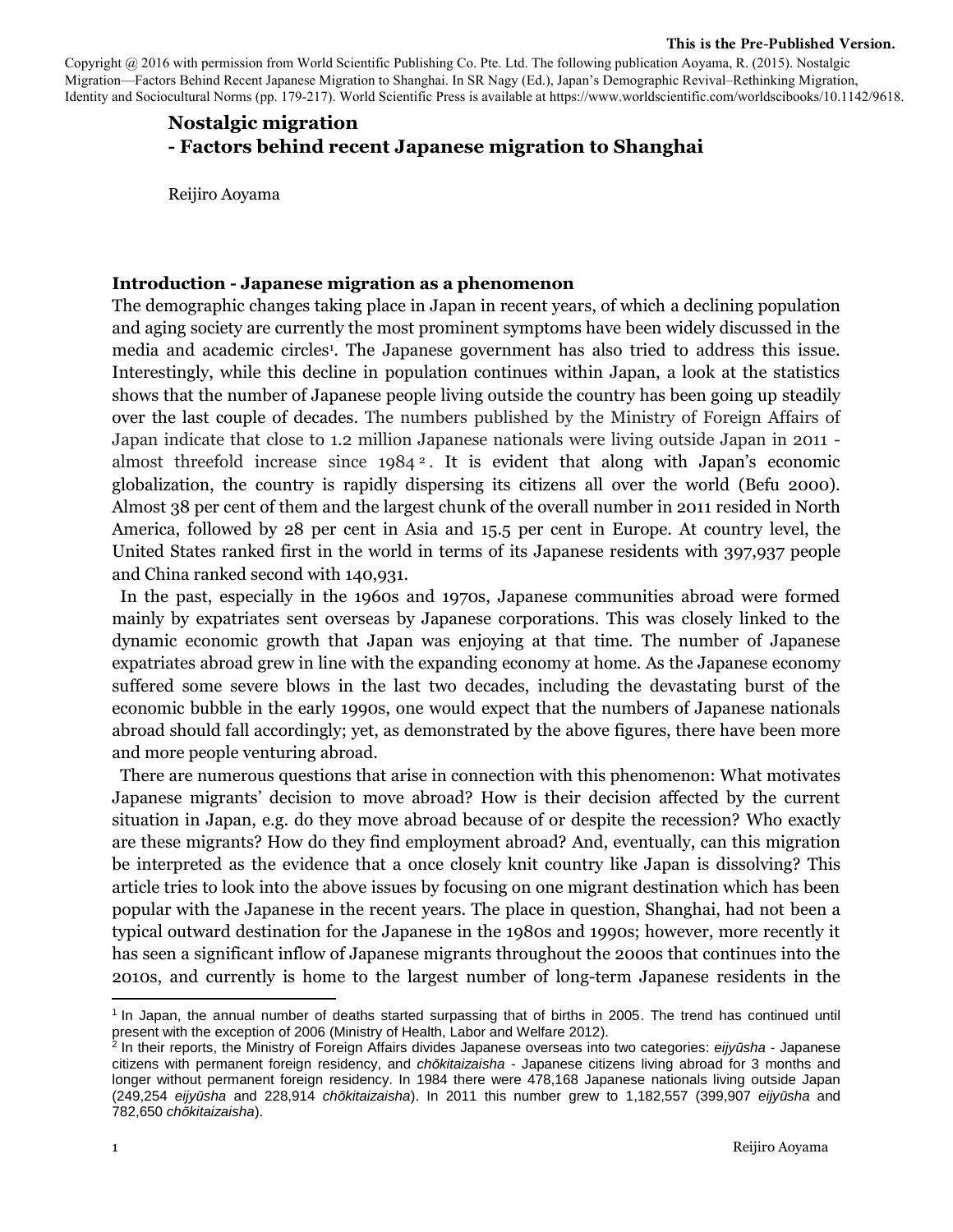world.<sup>3</sup> The choice of Shanghai as the research field is not coincidental as it can provide very new insight into the relatively well investigated question of Japanese migration precisely because in certain ways it is a new territory for Japanese migrants and because it deviates from the migration trends observed in the previous research.<sup>4</sup>

## **'Spiritual migrants'**

Outward Japanese migrants of the last two decades have in fact been researched quite extensively; however, the research focused almost exclusively on developed countries, namely the United States, Canada, United Kingdom, France, Germany, Australia as receivers (Machimura 2003; Fujita 2009; Nagoshi 2007; Kato 2009; Sakai 2000; White 2003; Yatabe 2001; Glebe 2003; Sato 1993). By explaining migrants' motivation to leave Japan, the research on recent Japanese migrants to North America, Europe and Australia manages to describe the socio-economic changes that Japan has been facing. It also describes those leaving Japan as 'spiritual migrants' rather than 'economic migrants' because their motivation to migrate does not entirely derive from economic reasons (Sato 1993). As a general rule, these migrants are driven to leave Japan because of their disappointment with the traditional Japanese family system, rigid education system and Japanese corporate culture; and are characterized by their constructed illusions about the West, such as their admiration of individualism. They move away from Japan to find alternative places for self-realization and discover the meaning of their lives.

 In one case, Etsuko Kato researched young Japanese who sojourned in Vancouver on a working holiday visa. She concludes that her subjects' motivation for leaving Japan derives from the search for identity extending beyond national borders (Kato 2009). The young people from her study make an effort to cross the border into Canada to discover who they are and what they want to do. They are interested in self-improvement and wish to become global citizens, or *kokusaijin*. Further on, Kato argues that since the young migrants' goals are so vague and hard to obtain they often become trapped in an impossible fantasy of someday finding their dream role or job.

 Kato's observations about Japanese migrants from Vancouver follow previous research by Yuiko Fujita who interviewed young Japanese residents of London and New York, terming them 'cultural migrants' (Fujita 2009). Applying Appadurai's theory of the relation between media and migration, Fujita describes how young Japanese artists create their 'imagined West' through television programs, films, magazines and the Internet in Japan. She argues that they migrate to New York and London to be a part of that image.

 Japanese migrants to developed countries share certain common traits. While still in Japan they see themselves as independent, individualistic and often too assertive by traditional Japanese standards, which causes them discomfort and disappointment. In their chosen host countries, on the other hand, these characteristics are mostly regarded as positive. At the same time, along with the rapid economic growth of the past and the long recession of the present, many Japanese begin to grow frustrated with the outdated Japanese education system and traditional family and workplace structures, and see these as obstacles to actualize themselves.

l

<sup>&</sup>lt;sup>3</sup> The numbers published by the Ministry of Foreign Affairs of Japan indicate that 56,481 Japanese nationals lived in Shanghai in 2011, 12% more than in the previous year.

<sup>4</sup> For information about the methodology used in this research please refer to *Notes* located at the end of this article.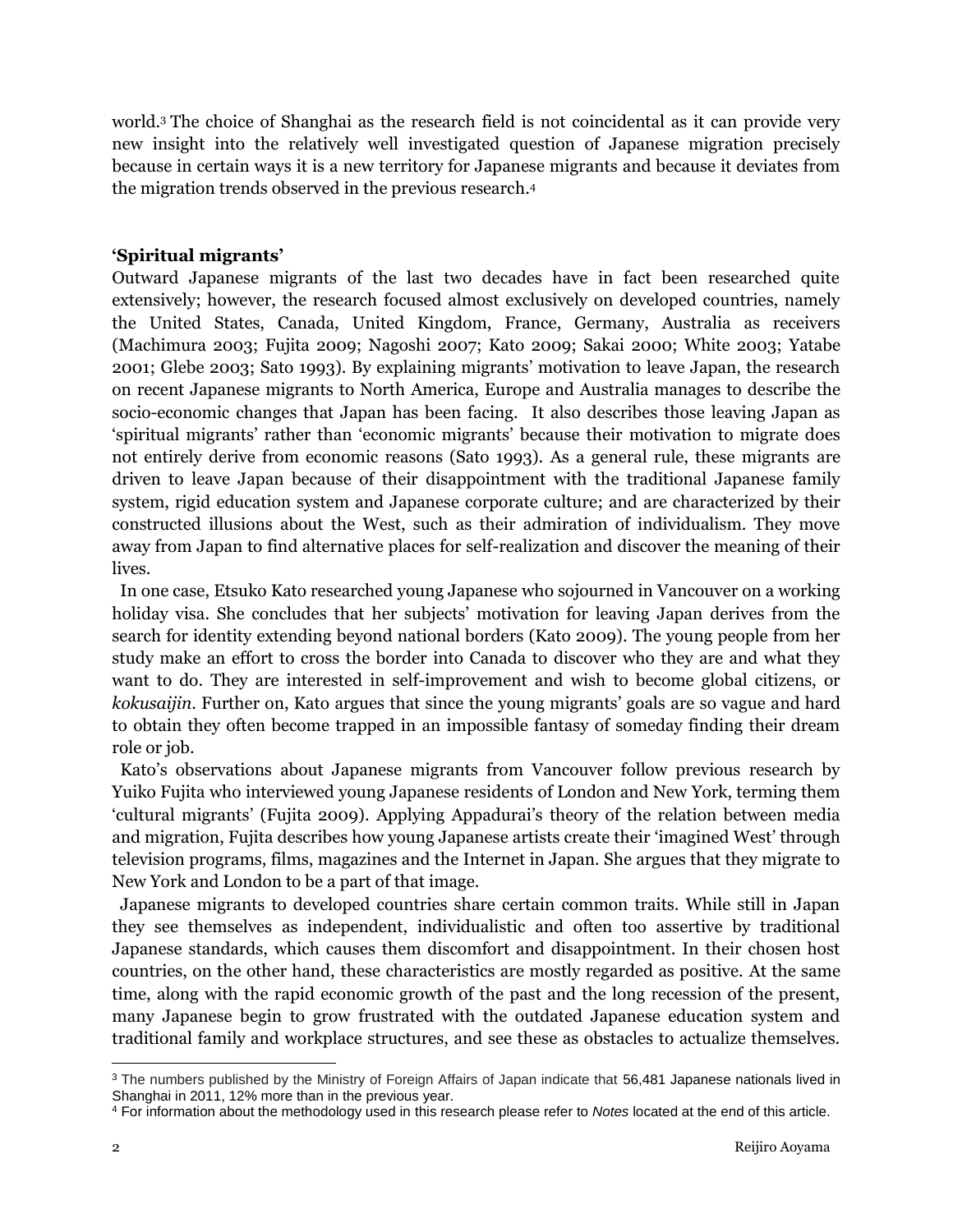As a consequence, they escape from Japan's socio-economic conditions and move to places perceived as more suitable, where they find the life to be more beneficial to their selfactualization (Nagoshi 2007). As the research of Japanese 'spiritual migrants' indicates, these places tend to be western, developed countries.

 Generally speaking, although their motivations to move overseas vary, all 'spiritual migrants' find so-called western values desirable and suitable for themselves. This conflict between the values perceived as western and those perceived as Japanese can be traced to the ideas raised in *nihonjinron* - discourse on Japaneseness - which has shaped Japanese national and cultural identity since the Meiji restoration. *Nihonjinron* tends to essentialize the West as the Other, thus reinforcing Japan's distinctness. There is a relationship between this and the pull to leave Japan. As a consequence of demarcating the western and the Japanese so scrupulously many Japanese people who feel uncomfortable with their current situation in Japan turn to the West as a natural and obvious alternative.

#### **Why China?**

By focusing on developed countries as recipients of recent Japanese migration most of the existing research ignores the fact that many Japanese also move to developing countries such as China, Thailand and the Philippines. In fact, China has the second largest Japanese population in the world after the United States and the number of Japanese nationals living there has been rapidly increasing throughout the 1990s and the 2000s. As recently as 1996, China ranked 11th in the world in terms of the size of its Japanese population which stood at 19,379 people; by 2011, however, this number increased seven-fold and there were 140,931 Japanese nationals living in China in that year (Ministry of Foreign Affairs 2012). This is a clear indication that China has become an important place on the Japanese migrants' list of possible destinations alongside more typical destinations of the past.

 Certainly, there are many reasons for contemporary Japanese attracted to the idea of moving their life abroad to pick China as their home. Many of these reasons are quite straightforward and have a lot to do with the booming Chinese economy, lower cost of living relative to Japan, and its physical proximity. Although Chinese immigration policies are relatively strict, there are ways of obtaining a residence permit that are available to prospective Japanese migrants. Most often, these migrants will use one of the many agencies that have been expressly established to handle employment and study visa applications on their behalf.

 There is no surprise that the rapid economic development in Chinese coastal cities and other inland metropolises launched by the opening policy has become a major draw for Japanese business expatriates moving to China in recent years. To a great extent, this economic boom is also responsible for the inflow of other migrant categories, such as recent graduates and retirees. It would be, however, oversimplifying the matter to credit this recent migration solely to the attractive economic opportunities awaiting migrants in China. With regard to the set of questions raised by the phenomenon of 'spiritual migration' described above, what are Japanese migrants' motivations for moving to China? Are they motivated by their perception of self; i.e. do they move to China because they regard themselves as too individualistic and assertive for Japan? If this is the case, is it then possible that they expect to realize their western values in China?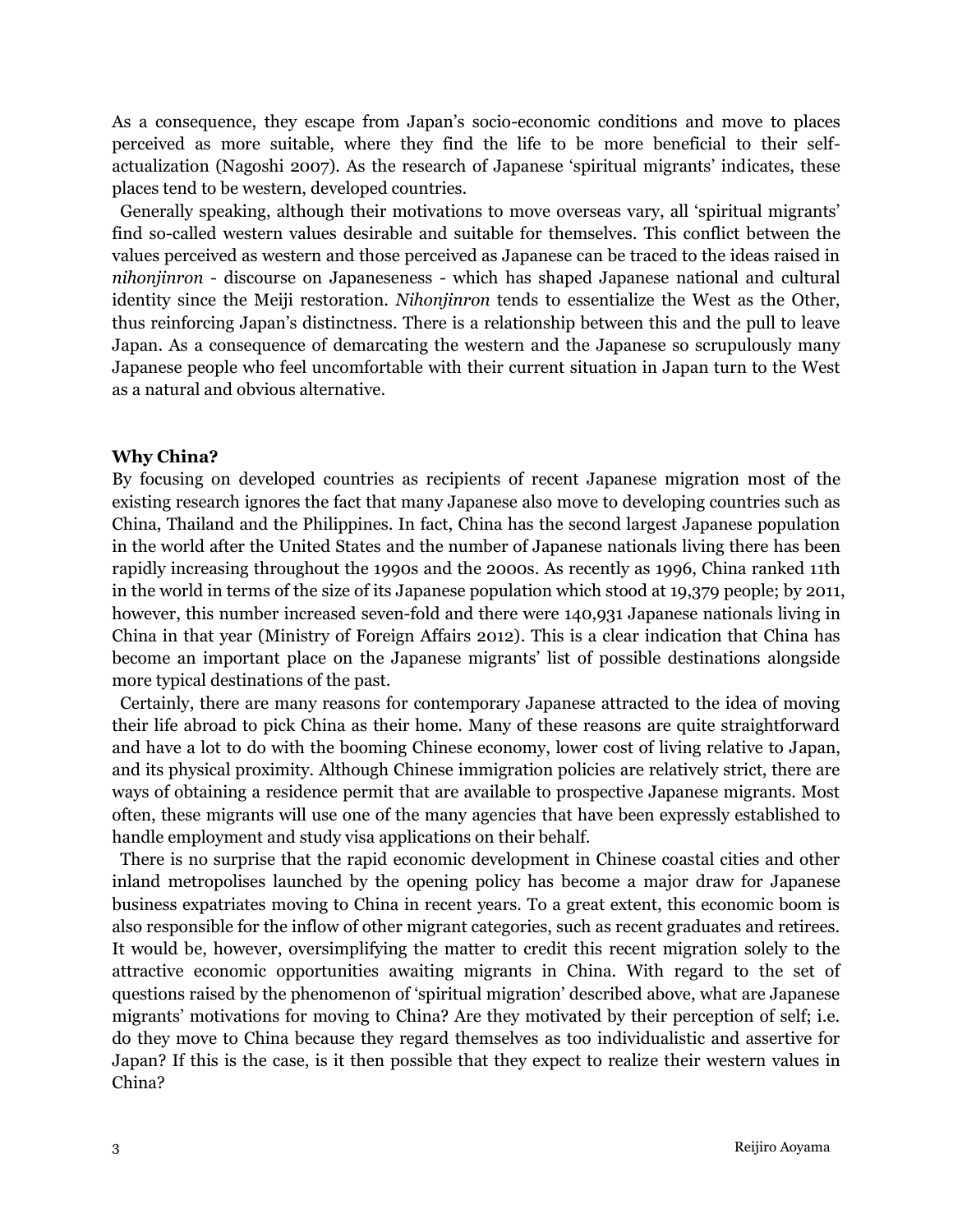To answer this question one must first take note of the cultural influences which have been present in Japan. Western influence, as the most powerful force in contemporary Japan has been evident since the opening policy initiated by the Meiji government in 1867. Since that time Japan has attempted to catch up with advanced Western political and social systems. Post-war Japanese culture during and after American occupation (1945-1952) has been strongly dominated by American culture. However, this western cultural domination has recently encountered a competitive power in the rising visibility of Asian influences in Japan. This manifests itself in numerous ways, from the fact that China has become the biggest Japanese trade partner after surpassing the United States in 2007, to the growing popularity of Korean television drama series and pop music groups in Japan. Moreover, it cannot be dismissed that Chinese people form the largest foreign body in Japan, followed by Koreans. In other words, in the 21st century, Western influence in Japan is losing its dominant power to Asian countries, much in the same way British colonial power lost its dominance to American global influence (Appadurai 1996).

 With this in mind, is it justified to conclude that China is joining the ranks of the core, which so far has been reserved for the Western powers, and in that way is attracting people from semiperipheries such as Japan? Or does China remain part of the semi-periphery?

 As mentioned, the people who make the decision about migrating abroad are often driven out of Japan by their dissatisfaction with various socio-economic circumstances dominating Japanese life, and their feeling of not fitting in. This, in general, is common for those who settle in North America and Europe as well as those who come to China. However, as the influence and image of China become ever stronger in Japanese minds, it is unlikely that newcomers to China from Japan expect to pursue Western values there. Moreover, many Japanese still choose to move to the developed countries every year, which reaffirms their position as the core. As a result, Japanese attraction to China cannot be convincingly accounted for through the theories applicable to the drawing power of the West.

 Mainstream migration theories also fall short of providing sufficient explanation for transnational flows that go from developed countries to developing countries as is the case with Japanese migration to China. This is because they emphasize economic reasons behind individual decisions to move to another country. Consequently, both Push-Pull models and Dual Labor Market theories seem to be inapplicable as Japanese migrants in China often accept income decrease but are not drawn to low status jobs typical of Dual Labor Market.

#### **Nostalgia**

Unlike migrants in Western countries who generally regard their hosts with a sense of admiration, Japanese migrants in China emphasize different sorts of feelings when confronted with the task of describing their new home. One term which appears particularly often in these accounts is *natsukashī* - feeling nostalgia. This may seem quite unexpected and even puzzling at first, but for the majority of my informants China represents a place where they can find certain aspects of 'good old Japan' (i.e. Japan during the Showa period from 1926 to 1989) from their actual or made up memories. In this spirit, when asked to describe what China means to them, the informants recall their memories of studying classical Chinese literature in secondary school and reading favorite Chinese historical novels such as *Romance of the Three Kingdoms* or *Water Margin*. Many also point to Chinese economic growth and energetic business attitude of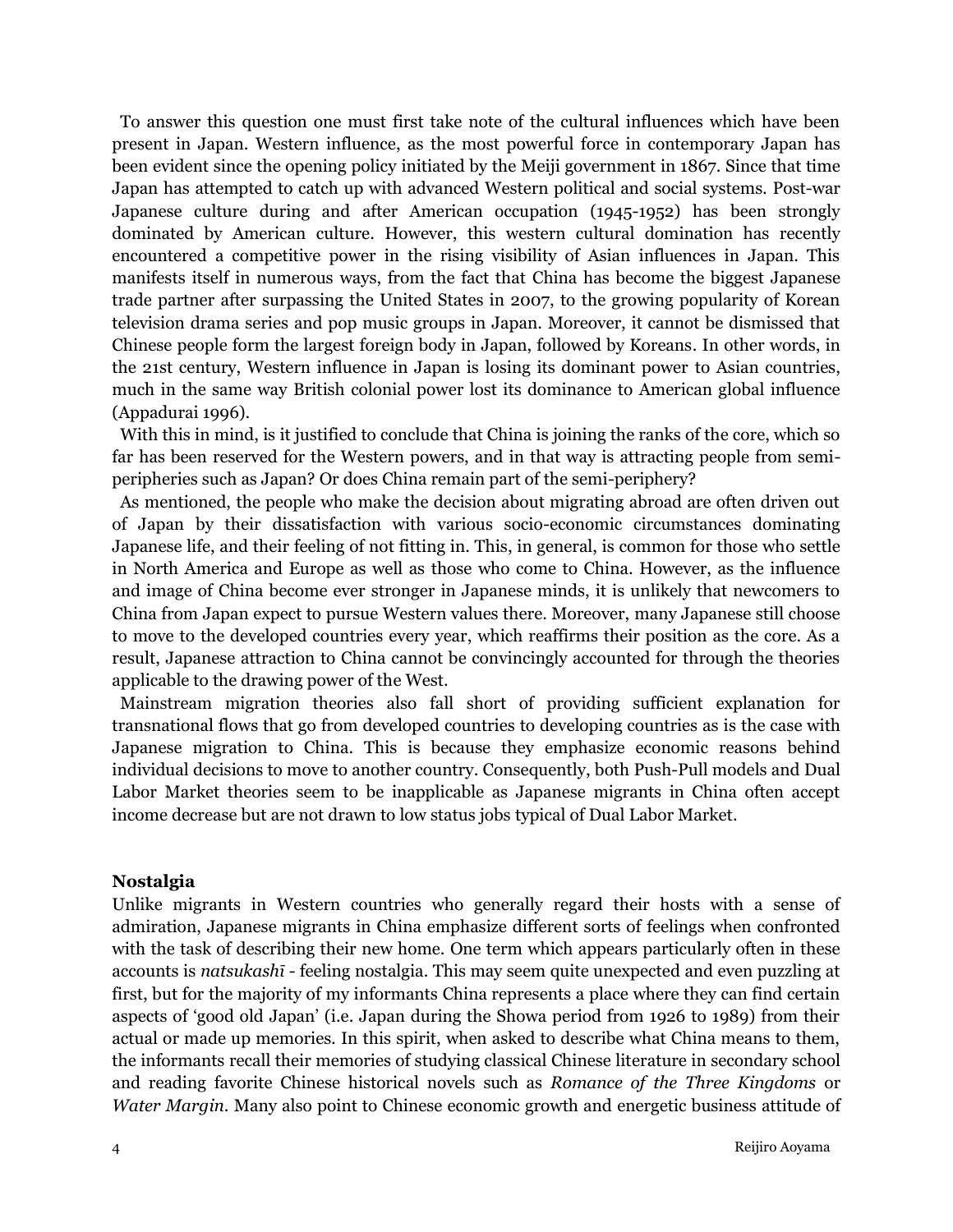Chinese people as elements that have been lost in Japan for a long time. Strong family ties distinct in China also get an evocative mention as something that was present in their parents' or grandparents' generation. Amazingly, even some very young informants who could not possibly have firsthand familiarity with the circumstances of the decades past describe their Chinese friendships as the kind of close relationships that are no longer likely to be found in contemporary Japan, but could be had in Japan of the past.

 Low birth rate and long life expectancy have led Japan to a problem of aging population. As more and more Japanese turn old it comes as no surprise that the imaginary of the past has come to gain a significant place in contemporary Japan. Nowadays, there is no shortage of media productions romanticizing the Showa period; plenty of television programs and books set in, or reminiscing about that period come out every year. A romantically nostalgic film titled *Always: Sunset on Third Street (2005),* whose action is set in 1950s' Tokyo, met with a huge commercial success and won numerous awards including the best film at the 2006 Japanese Academy Awards. All this is a mark of the yearning commonly shared by retiring baby-boomers to look back on their youth, to which the media happily cater, feeding the audiences with the beautified version of their past. Sentimental fondness for the past is not limited to the babyboom generation. Younger age groups with no personal experience of that time enjoy consuming the stereotypical nostalgic images associated with the Showa period just as well (Ichikawa 2010). Many scholars who analyze this phenomenon point out the specific romanticized narratives which can be found in the Showa-inspired imagery; e.g. 'even though we were poor, our hearts were brimming with hopes and dreams' or 'in the Showa period the world was beautiful and we enjoyed warm relationships with others; this is gone now'. They also argue how these selective memories of the Showa period represent not the past but the present (Asaoka 2004, 2005; Asaba 2008; Katagiri 2007).

 For many people the appeal of the past stretches out beyond Japan. In fact, nostalgia for China is not uncommon either and it is fuelled by the special connection that Japan has had with China over the centuries. Anyone who takes an interest in Japanese history is invariably confronted with the power of Chinese influence on various aspects of Japanese traditional culture. Historically, multiple technological, religious and cultural ideas were imported to Japan from China; many Japanese traditional arts such as tea ceremony and calligraphy developed in Japan as a result of Chinese cultural impact. It was not until the Meiji restoration that Japan started looking up to the Western powers, which not only redefined its relationship with Europe, but also forced Japan to look for a reinterpretation of its ties with other Asian countries, including China. As the Meiji government tried to modernize Japan, many scholars and politicians were sent to Europe to study industrial and political systems, visiting Asian ports on the way, of which Shanghai was among the most significant.

 Japan's efforts to remodel the country in a European way inevitably complicated its relationship with other Asian countries. There is a vast body of scholarly work dedicated to this issue. Yukichi Fukuzawa proposed in *Datsu-A Ron*, or *Escape from Asia*, that transforming Japan into a European style country should lead to Japan's emancipation from the confines of 'backward' Asian traditions. Yoshimi Takeuchi who studied Japan's *Ajia Shugi*, or Asianism, argued that seemingly incompatible ideas of equal cooperation with Asian countries and expansionism became so misrepresented and fused together in the minds of the period's scholars that they eventually lead to the violent colonization of Korea and Manchuria (Takeuchi 1963).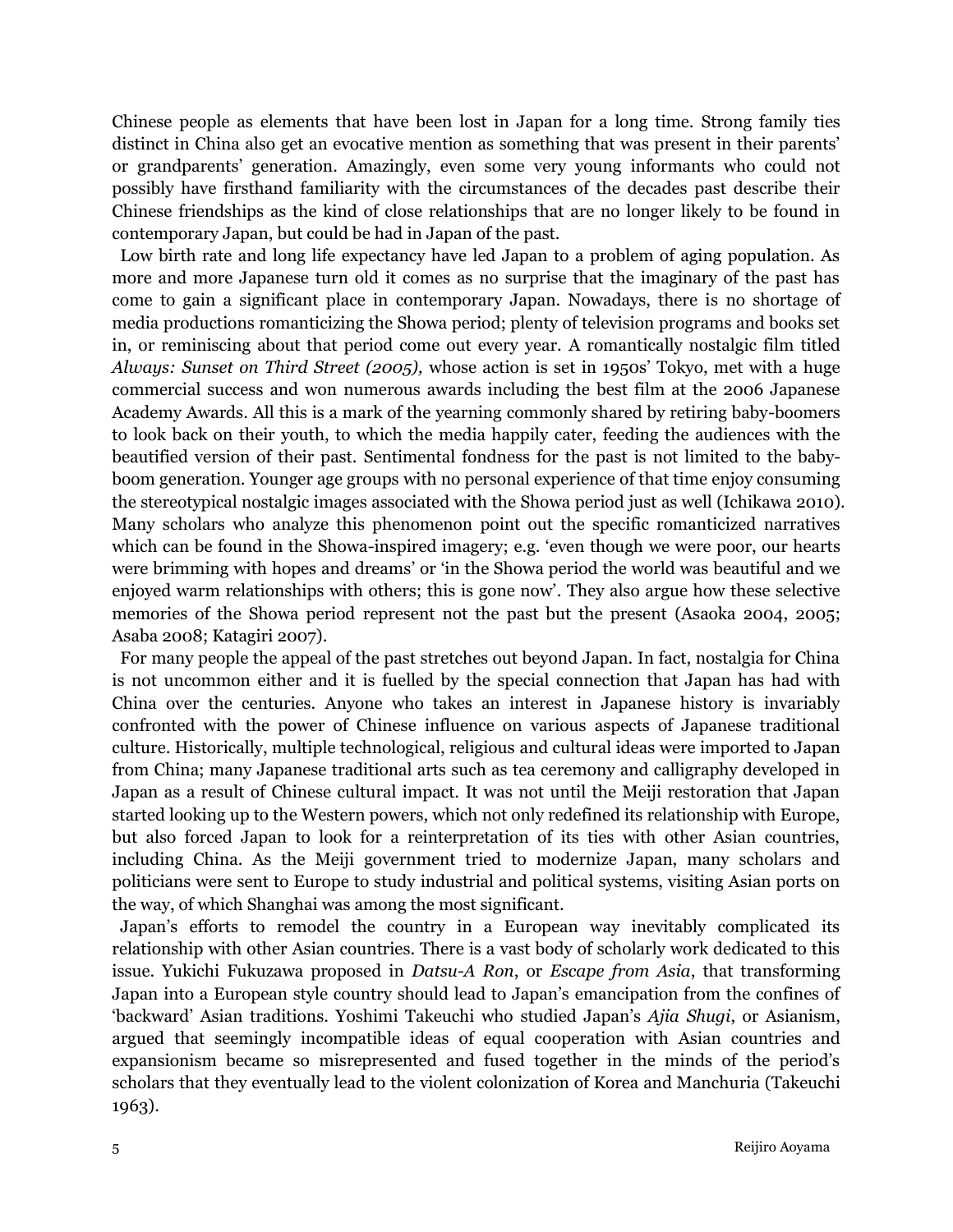Japan's turn towards the West required the country to re-examine its own position in the world often by referring to the European ideas of Asia, of which Orientalism was the most prominent. In his book *Japan's Orient*, Stephan Tanaka tackles the term *Tōyō*, or the East, and argues that it is an untranslatable concept as it manifests the ambiguity of Japan's view of itself and its position in the world (Tanaka 1993). In addition, Orientalism as it was understood in the West got a new interpretation in Japan. Drawing on the experience of being an object of European Orientalist attitudes Japan developed its own Orientalist approach towards Asia from the late 19th century. Japanese Orientalism expressed itself in the idea of Japanese superiority over other Asian people and the claims of mystifying uniqueness that distinguishes Japan from the Other, ie other Asians (Robertson 1998).

 Another historical idea that can possibly play a role in shaping current Japanese attitudes towards Asia in general and China in particular is the concept of imperialist nostalgia. This kind of nostalgia can be found in the former colonial societies who feel sentimental about their onetime possessions and revolves around a paradox of deliberate destruction or transformation of a life form followed by mourning and regret that things have not remained 'pure'. In his 1989 article on the topic, *Imperialist Nostalgia*, Renato Rosaldo expressed his irritation at a wave of nostalgic films released around that time portraying white colonial societies. He argued that such nostalgic expressions serve former colonizers as a tool to mourn the passing of what they themselves had destroyed (Rosaldo 1989). It is possible that similar sentiments may exist in Japan. In the build up to and during the wartime Japanese war propaganda persistently depicted Asians as repressed by the Western domination and desperate for liberation by Japan; many parts of Asia effectively fell under Japanese occupation. As a matter of fact, in 1943 Shanghai alone was home to over a hundred thousand Japanese, including soldiers; many aspects of the city had undoubtedly been destroyed or transformed by the invasion. It is conceivable that the scarring inflicted by Japan in Asia at that time has given rise to more or less comprehended imperialist nostalgia for some Japanese.

 It goes without saying that my informants' notions of China and nostalgia for the country are affected by the historical background sketched above; and eventually, so is their decision to move there. Is it then possible to throw some more light on my informants' motivation for coming to China by referring to the historical attitudes described above? Was their choice of China inspired by Orientalism; i.e. fascination with Chinese otherness and exoticism? Can it be that they came to China to realize Japan's Asianism? Or perhaps, in their decision to move to Shanghai they were nostalgic for the city's glamorous past they experienced at one time, or even because it reminded them of their 'good old Japan'? It would be very difficult to find a definitive answer to this question, except for concluding that all of these ideas played a certain but not exhaustive role. I attempt to attain more understanding of my informants' motivation for coming to Shanghai by looking at the matter from a slightly different angle.

 As cosmopolitan and sophisticated as it once was, nowadays Shanghai is characterized by a somewhat changed flair. It certainly continues to be a dazzling city boasting a multitude of foreign businesses, brands, cuisines and prestigious international events; however, its foreign population stands only at less than one per cent. <sup>5</sup> A massive influx of Chinese from other parts of

l

<sup>5</sup> The Shanghai Municipal Statistics Bureau reported that in 2010 Shanghai's population reached 23,026,600; but the city had only 152,050 officially registered foreigners a year earlier, including 31,490 Japanese, 21,284 Americans and 20,700 Koreans ranking as the first, second and third largest foreign body respectively. The discrepancy between the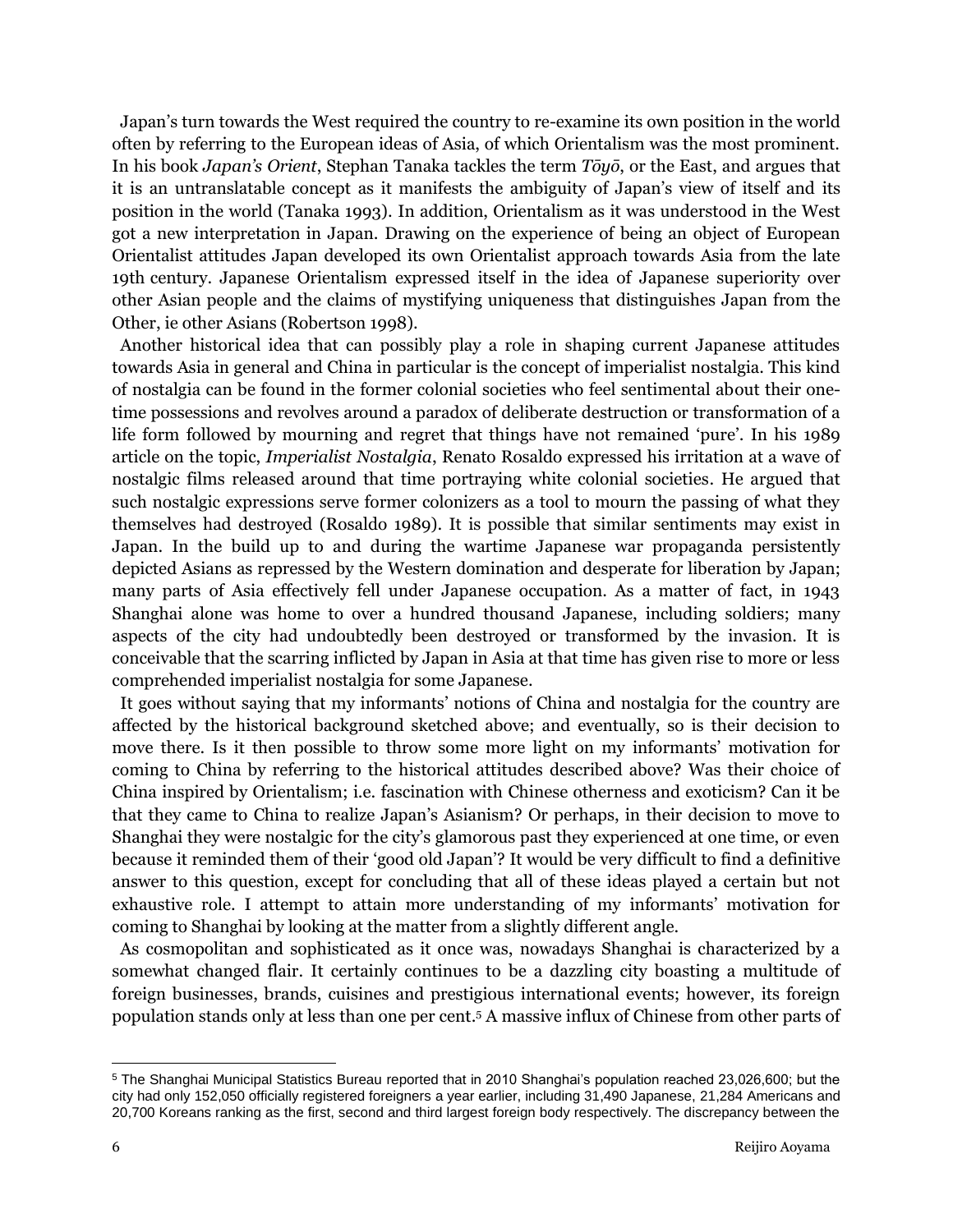the country, seeking work in Shanghai, has transformed the city. One can still easily find traces of Shanghai's cosmopolitan past in the historical and tourist areas of the city, but a typical neighborhood of today looks and feels undeniably Chinese. It is certainly probable that some Japanese migrants, especially those with interest in history, may feel drawn to the city because of its past. My informants, as indicated earlier, frequently mentioned the feeling of nostalgia as well. Yet, it does not seem likely that they feel sentimental about Shanghai from days gone by as it would be in fact very hard for them to engage in such nostalgia in the modern and transformed city that Shanghai has become.

 At the same time my informants emphasized their frustration with the current reality in Japan and expressed strong disappointment with perceived deterioration over the years of many aspects of their life. They regularly compared their own situation with outcomes likely to occur had they taken place in more favorable times. Typically, young people criticized the rigid recruitment style and seniority wage system at companies, women complained about the difficulty of balancing motherhood with a career without enough support from their husbands and the government, singles objected to the family pressure to marry, and retirees pointed to the feeling of uselessness after leaving their jobs. In their narratives they contrasted this with the idealized version of life in the decades of economic success. This suggests that the object of my informants' nostalgia is not really Showa Japan, as very few of them would be willing to actually relive it in Shanghai, but rather an invented vision of their life, had it been more Showa-like perfect.

 My informants' frustration with the current Japanese lifestyle which, by their account, places too much stress on hard work and social reputation, forces them to look for ways of improving their life or, in other words, of pursuing the fantasy of what it could be like in the past and therefore should be like in the present. China, because of its historical connection with Japan and its economic boom which in many ways parallels that experienced by Japan in the Showa period, stimulates my informants' imagination to pursue that ideal vision of life. As a result, coming to Shanghai allows them to negotiate their search for happiness much more easily than in Japan. It also becomes apparent from their interviews that the object of nostalgia is not Shanghai's or Japan's past, but rather their own imagined past.

## **Japanese in Shanghai from historical perspective**

The history of pre-war Shanghai traditionally evokes associations with illicit affairs, opium dens and prostitution. This image of the city was extensively exploited and reinforced in the many artistic works inspired by Shanghai's allure and notoriety. One of the most famous books written about the city was G. E. Miller's *Shanghai, the Paradise of Adventurers* depicting the 1930s exploits of foreigners protected by the extraterritoriality right (Miller 1937). Japanese authors also offered their artistic accounts of the Japanese presence in the city. Many renowned novelists who visited Shanghai in the first decades of the 20th century - among them Ryūnosuke Akutagawa and Jyunichirō Tanizaki - wrote about it with fascination. Riichi Yokomitsu's novel *Shanghai* depicted Japanese men's romantic relationships with Chinese, Russian, and Japanese women (Yokomitsu 1932); while Shōfū Muramatsu's work *Mato*, based on his own experiences

 $\overline{a}$ 

Japanese and Chinese official sources regarding the number of Japanese residents in Shanghai is a result of different criteria used by each authority to account for this figure.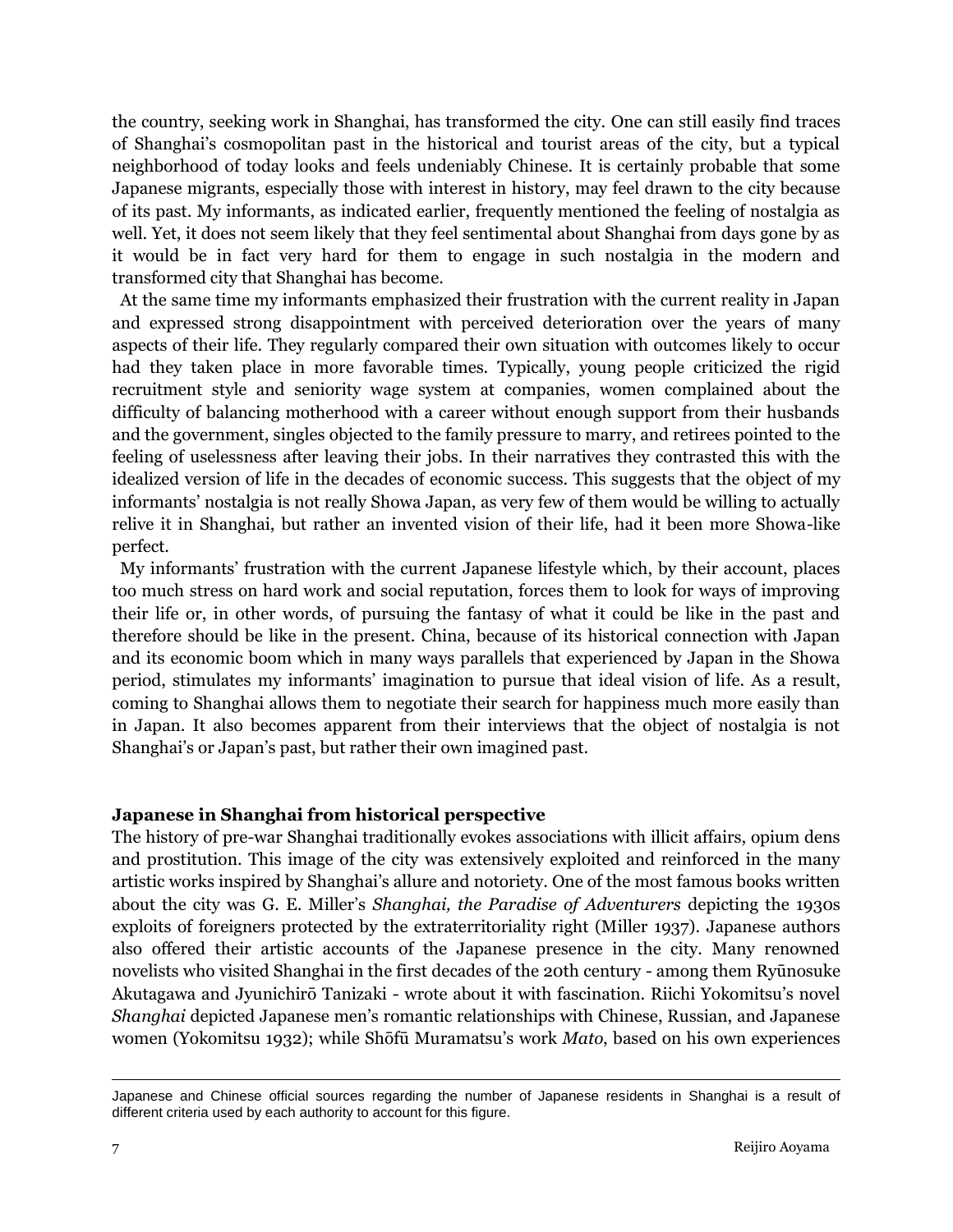in Shanghai, described the thrill of life without rules (Muramatsu 1924). The term *mato* – demon's city – is still used today to denote Shanghai.

 The facts about Japanese endeavors in the city are interesting as well. First Japanese nationals started moving to Shanghai after the Sino-Japanese Friendship and Trade Treaty of 1871. After the First Sino-Japanese War in 1894 and Russo-Japanese War in 1904 Japanese began investing there in flour milling and machinery. In 1905 Shanghai had 4,400 Japanese nationals - about 30 per cent of the whole foreign population - second only to the British. The political clout of the Japanese in the international community, however, was limited as they arrived in the city later than the British, French and Americans. After World War I broke out and many British and French soldiers and citizens returned to Europe, Japanese became the largest foreign body in Shanghai in 1915; in 1927 Japanese comprised half of the foreign population with 26,000 people (Enomoto 2009). Japanese inflow in the period between the 1910s and 1930s was a result of the expansion of Japanese cotton spinning industry and its demand for skilled managers and workers. Following the military aggression, the Japanese population increased dramatically after the Battle of Shanghai in 1937 and exceeded 100,000 in 1943. After the surrender of Japan in 1945, most of the Japanese nationals were repatriated to Japan with the help of the Allied Powers.

 A new chapter in the Japanese presence in Shanghai began in the 1980s, soon after China had launched its opening policy. According to the Japan External Trade Organization (JETRO), most of the companies which came to Shanghai in that decade were developers constructing commercial buildings and hotels. In the 1990s more and more manufacturers arrived in the city to take advantage of cheap local labor, and recently, service industry companies have gone there to target the rapidly growing Chinese market.

 Just like the scandalous novels of the past, the media today continue to construct the image of Shanghai in the Japanese minds as an alluring and risky place. The coverage of the young Japanese migrants in the city usually depicts them as adventurers pursuing their 'Shanghai dream' (Sudo 2007; Newsweek 2004, NHK 2009). Undoubtedly, this imagery informed my subjects' notion of Shanghai and their decision to go there as well.

#### **Composition of Japanese community in today's Shanghai**

Today's Shanghai is home to fifty thousand Japanese – the largest number of long-term Japanese residents not only in China but also in the world. The make-up of the Japanese community has also become significantly more diverse than it used to be in the 1980s and the 1990s when it was hugely dominated by business expatriates. Nowadays business expatriates still continue to be a major migrant group in Shanghai, but they have been joined by large numbers of Japanese from other walks of life. Graduates come to the city to study Chinese, singles to find career opportunities, retirees to take up teaching and consulting jobs, and expatriate wives to join their husbands. As suggested earlier their decision about moving to China is usually triggered by the discomfort with various demands of the Japanese lifestyle and motivated by the pursuit of happiness, their idea of which is shaped by nostalgia for the life they will never have a chance to live in Japan as the country's prime days are seemingly gone. Accordingly, business expats who come to Shanghai get to play out their nostalgia for the bustle of the booming market while their wives entertain their nostalgia for the prosperity and domestic harmony. By coming to Shanghai young, single and retired Japanese get a chance to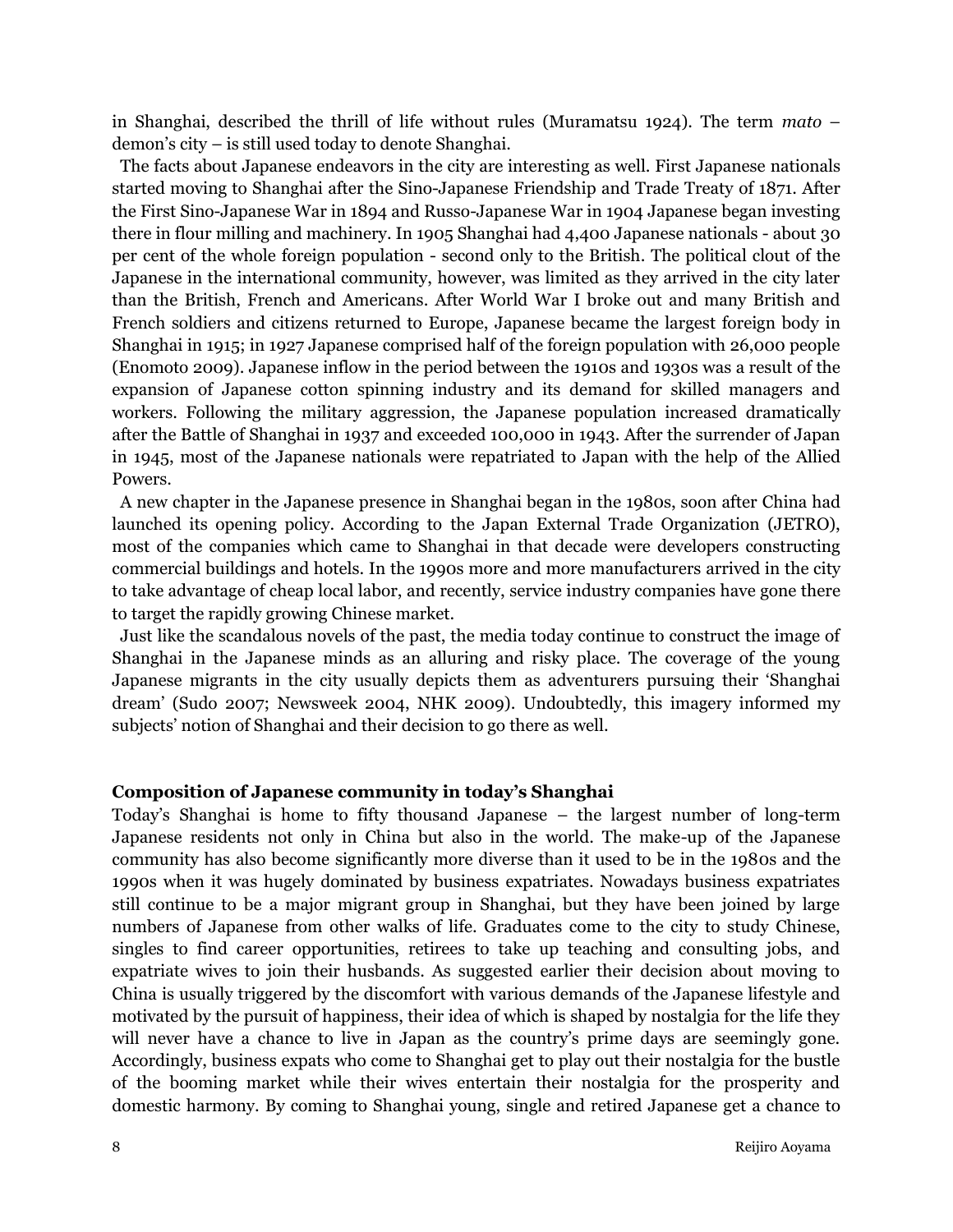preserve the lifestyle they have enjoyed, while in Japan they would be expected to make progression to the roles imposed on them by the strict social norms and difficult economic situation of the present day.

 Since the Japanese community in Shanghai comprises a huge mix of people, categorizing them into distinct groups can be rather challenging. The most practical method of classification, however, appears to be based on their occupation. That being the case, Japanese in Shanghai can be classified into four groups: business expatriates, local Japanese hires, entrepreneurs, and students.

 Business expatriates together with their family members make up the majority of the Japanese population in Shanghai; this is corroborated by the number of Japanese companies doing business in the city which approached eight thousand in 2010.<sup>6</sup> Apart from its size this group of migrants is easily noticeable because the expats tend to concentrate in two of Shanghai's districts, Hongqiao and Pudong. An overwhelming majority of them are men, which makes the expatriate spouse category distinctly female dominated. Their children go to Japanese and, sometimes, international schools. Typically, after 3-5 years the whole family returns to Japan. As opposed to business expats who are posted to Shanghai by their Japanese corporations, local Japanese hires find their Shanghai jobs by themselves. Most of the time, they get employment with Japanese companies. Entrepreneurs start their own businesses in Shanghai, usually after first staying there as either business expatriates or local hires. Local hires and entrepreneurs both settle in various parts of the city. Students are mostly Chinese language learners (i.e. they do not pursue a degree) enrolled on Chinese language programs offered by universities; they live in dormitories or move in with other students in rented apartments close to campus.

 It should be emphasized that this classification is only one of many possible and should not be read too rigidly as some migrants move between occupations very flexibly or fall into more than one category; e.g. companies of many business expats make arrangements for them to learn Chinese as full time students for a couple of semesters before they are actually required to take up their positions; and some entrepreneurs launch their own businesses while still holding full time jobs. Moreover, some business expatriates call themselves local hires.

 Classifying the migrants on the basis of their occupation is only a starting point to begin the analysis of their phenomenon. Japanese nationals in Shanghai are hugely diverse. Their age, gender, education and social class vary. These factors have inevitable implications for their narratives and for their perceptions of themselves and Japan. I apply the age and the gender dichotomies as well as the dichotomy between expatriates and local hires to analyze this complex group of people. My informants' gender, age and other unique circumstances, as they shape the content of their narratives, are highlighted in the context of their occupations.

## **Expatriates and local hires**

In recent years, growing inequalities in income and decreasing prospects for secure lifetime employment for young people have become a focus of social and economic concern in Japan. The term 'gap society' (*kakusa shakai*) popularized by Masahiro Yamada, characterizes these growing disparities (Yamada 2007). Those who enjoy lifetime employment are referred to as

l

<sup>6</sup> The data compiled by the Japan External Trade Organization (JETRO) indicates that there were 7994 Japanese companies in Shanghai in June 2010; the number was based on the survey conducted by the Consulate General of Japan in Shanghai.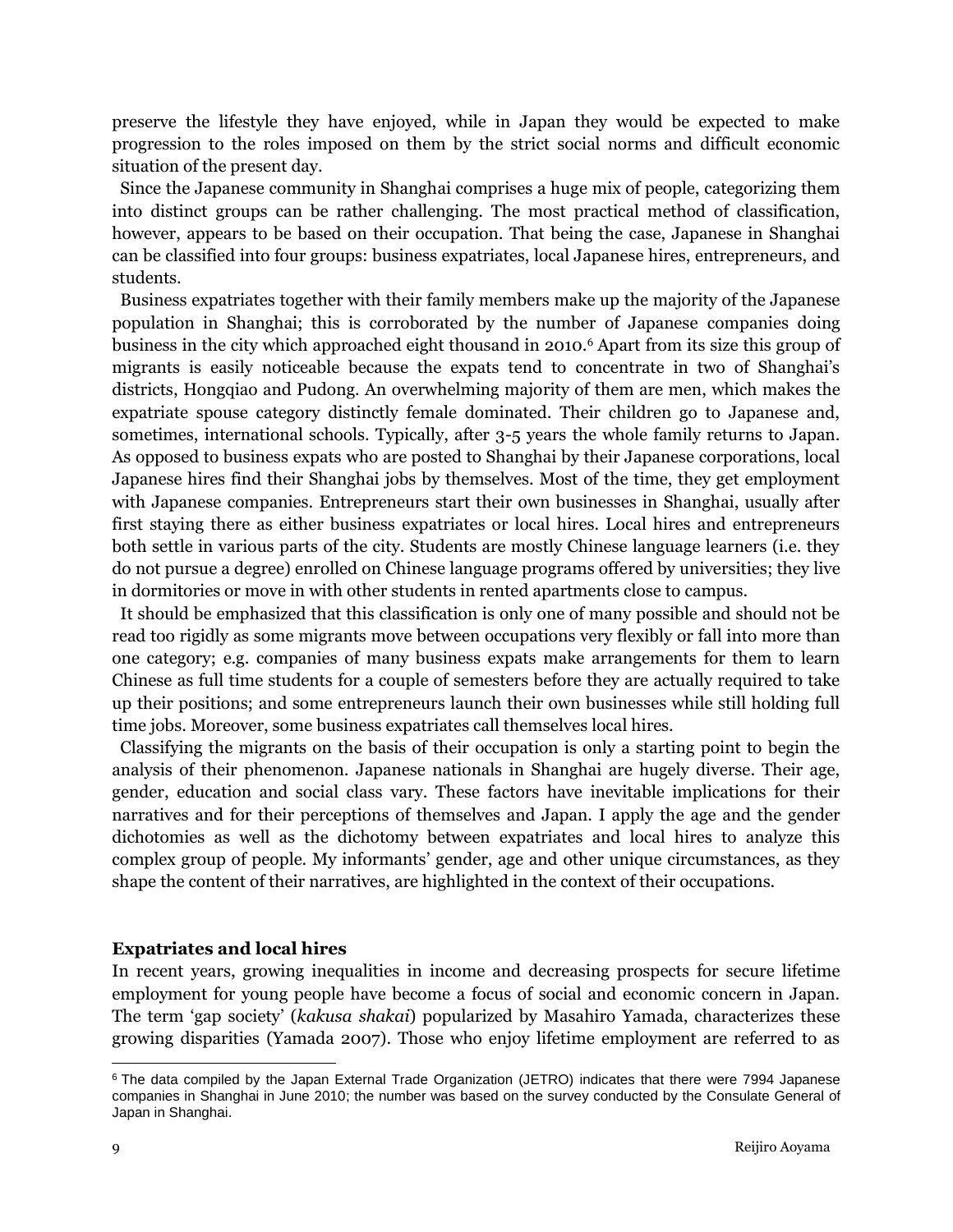'winners' (*kachigumi*) and those who work part-time, contract jobs, or take on otherwise temporary employment are known as 'freeters' (*furītā*), or simply, 'losers' (*makegumi*). Recent revivals of these sociological terms within popular cultural discourse may reflect a deepening anxiety within Japanese society about the rapidly changing social landscape. Freeters are looked down upon for their employment situations, or at least regarded with suspicion by mainstream Japanese society. Indeed, the very idea of straying from the well-worn path from university to secure employment is regarded by many in Japanese society as a grave error, or at best, a risky gamble with one's life plan. As such, freeters are under tremendous social pressure to pursue the security of more regular work, even as the prospects of such regular employment, let alone lifetime employment in Japan are growing ever more elusive.

 Among the Japanese community in Shanghai, a similar dichotomy between the expatriates (*chūzaiin*) and local Japanese hires (*genchi-saiyō*) is also present. Expatriates who have been sent abroad by their companies enjoy lifetime-employment and high salaries, while local Japanese hires who found their Shanghai employment by themselves work on short-term contracts for relatively less salary and job security. A similar split can also be found in other global cities with sizeable Japanese communities; e.g. Hong Kong and Singapore (Wong 1999; Mathews and Sone 2003; Ben-Ari and Yong 2000).

 Interestingly, a very similar dichotomy between business expatriates sent over from Japan and local Japanese hires who arrived in Shanghai on their own could be found in the Japanese community in the city before World War II (Yamamura 1997, Takatsuna 2009). In ways that can also be observed today, the pre-war expatriates, also known as the 'company school' (*kaisha-ha*), enjoyed privileged positions, while the local Japanese hires, called the 'local school' (*dochakuha*), experienced marginalization.

 The dynamic local market and expat status, with all its advantages, were important factors in my expatriate informants' decision to come to Shanghai. Many of them admitted that in the 1980s and 1990s, they would have definitely preferred to have been posted in the United States or Western Europe, as living standards in China were too poor. In the 2000s, however, the quality of life in the city improved dramatically and foreign communities expanded; as a result, all of my expatriate informants came to Shanghai by deliberate choice. One male expatriate said:

Shanghai is a great opportunity for me to learn about emerging economies. I had been asking my company to send me here for many years. When I started out in this industry [a trading business in Japan] the economy was not so bad. I thought I could make it as a director some day, so I worked hard in my twenties and brought in many good deals. But [now in Japan] customers' demands are so high and bosses so cost conscious that I cannot get ahead. Here in Shanghai, our business has plenty of development opportunities; and I bring in new ideas from Japan. My Chinese staff are young and energetic; it is fun to work with them. …I feel motivated to work here. Plus, I enjoy playing golf at weekends a lot.

 In the past migrants cited inadequate living standards, poor hygiene and customer service, and language barriers as the main deterrents to coming to China. As the Japanese community expanded since the 1990s and the quality of life has improved, my informants can now enjoy a wide range and high standard of services catering specifically to Japanese customers' needs. Local services also become more and more available as many businesses improved their hygiene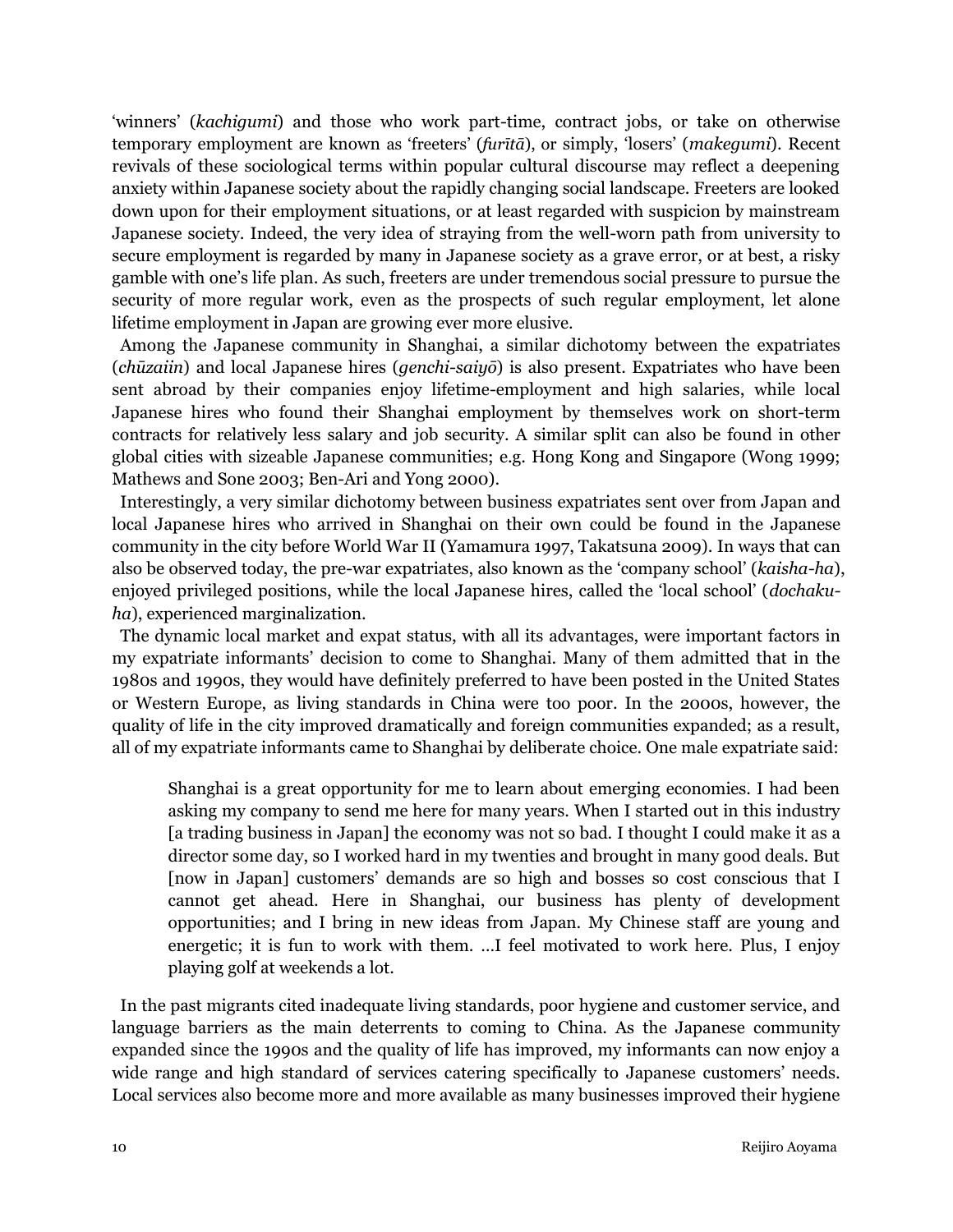and customer service and standardize their offerings. Some of my informants admitted that the range of services which they can enjoy is even better in Shanghai than in Japan. This impression, however, is most likely related to the higher affordability of such services in Shanghai.

 In addition to lifetime-employment and high salaries, business expatriates often enjoy additional company sponsored benefits in the form of allowances for housing and transportation, child education, family health insurance, domestic help, etc. With housing affordability not a constraint, many expatriate families choose to live in upmarket guarded compounds surrounded by Japanese stores, restaurants, kindergartens and supplementary schools. There are even several upscale apartment buildings in Shanghai that accommodate exclusively expatriate Japanese tenants. They attract mostly senior staff with families. Since complexes like this draw in a lot of expatriate Japanese tenants they become the domain of Japanese expat wives who enjoy the sense of familiarity, convenience and security that they offer. One woman in her forties explained:

When I take children out to the city, I worry about traffic and pollution. I actually have to clean our nails after getting home. But inside our compound there is no traffic and guards are watching the gates; so I can let the children play outside. I am too afraid to let them do it in Japan because there we hear about criminal incidents in the news every day [and because we cannot afford to live in a gated compound like in Shanghai].

 My research found that younger expatriates, on the other hand, often prefer living in more heterogeneous communities. They choose areas and residential complexes that are more international to enjoy greater freedom from Japanese social norms. The need to distance themselves from tight Japanese communities can be especially important for the junior executive wives, as they often find the atmosphere of the Japanese expat wife circles to be too strict and competitive. Instead, they usually prefer having international friends. One male expatriate who moved into a midrange apartment in an international compound justified it by saying:

Living here is my choice. It is close to my company and my child's school, which is very important. I did not want to spend more on rent than the allowance my company offers for junior employees like me. Also, my wife can socialize easily because many westerners live here as well.

 While business expatriates tend to be well taken care of by their companies, a great majority of local hires work for relatively low salaries, are vulnerable to sudden dismissals, and receive none of the expatriate fringe benefits. Previous research has documented some of the recent tensions between these two groups. Japanese local-hires were said to reject the premises of the postwar Japanese social order, characterized by a belief in the superiority of the male gender, a senioritybased pay system, and a distrust of institutions and values outside of Japan (Mathews and Sone 2003).

 It should be noted that the distinction between expatriates and local hires is clear, not only in anthropological and sociological circles, but also to the Japanese themselves.<sup>7</sup> One general

 $\overline{a}$ 

 $7$  Previous work has also described the complexity of relations between Japanese expatriates and local-hires in other traditional business locales such as London and Singapore; see Ben-Ari 2000; Ben-Ari and Yong 2000; Sakai 2000.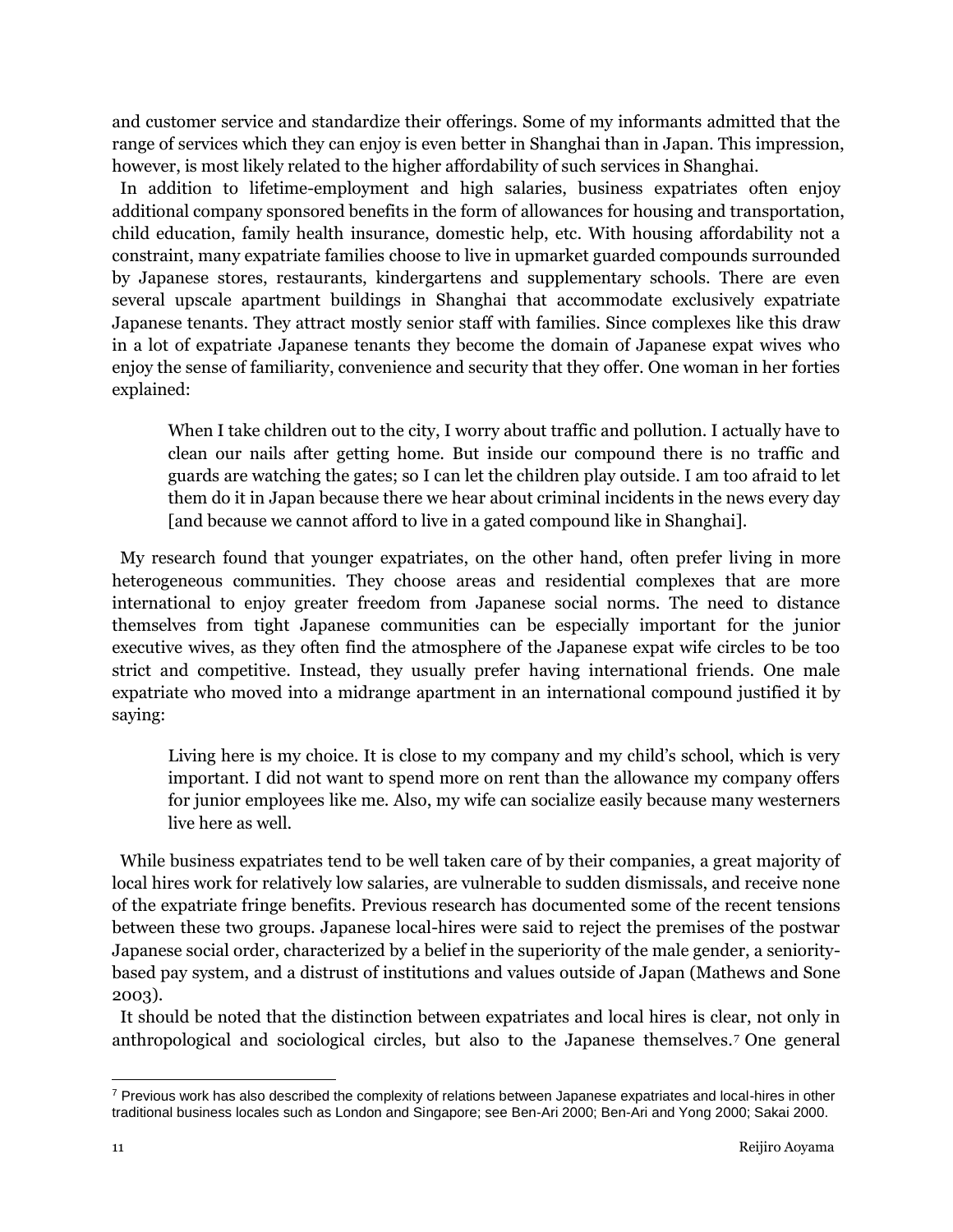observation made in the interviews was that when I explained the purpose of the research, my informants were readily aware of the terms *chūzaiin* and *genchi-saiyō* and the typical characteristics of each group. My informants' comments also suggested they had an awareness of the implicit hierarchy in place between these two groups. One young expatriate ironically described his situation:

As my salary is so low, I am almost *genchi-saiyō*.

While a female local hire in her 30s said:

When I was studying Chinese in Shanghai, I was surprised to find out that there were so many Japanese expatriates working in the city. Their lives are so different from us [local hires]. They never enter local Chinese restaurants, and only eat at high-end Japanese restaurants. They think I act strange [in a very non-Japanese manner], because I say things plainly and openly.

 In Shanghai branch offices of Japanese companies, expatriates sent over from Japan usually occupy managerial positions while local Japanese hires take up supporting roles. It is still very rare for local Japanese hires or local Chinese staff to become the office head. Some local Japanese hires have worked for their companies for over a decade and have a deep understanding of the local staff and market, unlike their expatriate managers. One of them admitted:

…It is hard for me to imagine how to find a job in Shanghai on my own. I think they [local hires] are tough and experienced. They speak Chinese better than us [expatriates] and have a good relationship with local staff.

 The local hires' role has also evolved from serving as a mere interpreter to being a marketer or negotiator. However, they rarely have a chance to be promoted to a position with decisionmaking authority. My informants expressed their frustration with the slow decision-making style and rigid hierarchical system common at their companies.

 I also found out that my interviewees echoed sentiments presented by Sone's informants – that there was a distinct separation between expatriate and local hire groups, not only in the workplace but also socially. Expatriates suggested that they were concentrating on their work, and participated in business related activities and socialized with business contacts even in their spare time. Local hires, on the other hand, stressed the importance of work-life balance and socializing with friends. They also reported rarely associating with the expatriates in social occasions, preferring spending time with a mix of other local Japanese hires, foreigners and Chinese. They cited hierarchy of status, and the resulting income and geographical gaps as barriers to integration. Female local hires admitted to not wanting to associate with expat wives for the lack of common topics and interests.

 It should be noted that the economic gap between expatriates and local hires has been gradually shrinking, at least in some cases, over the last few years. After years of minimal growth and hampering recession back in Japan, many companies simply cannot afford to offer double salaries, housing allowances and child education benefits for their expatriate employees. These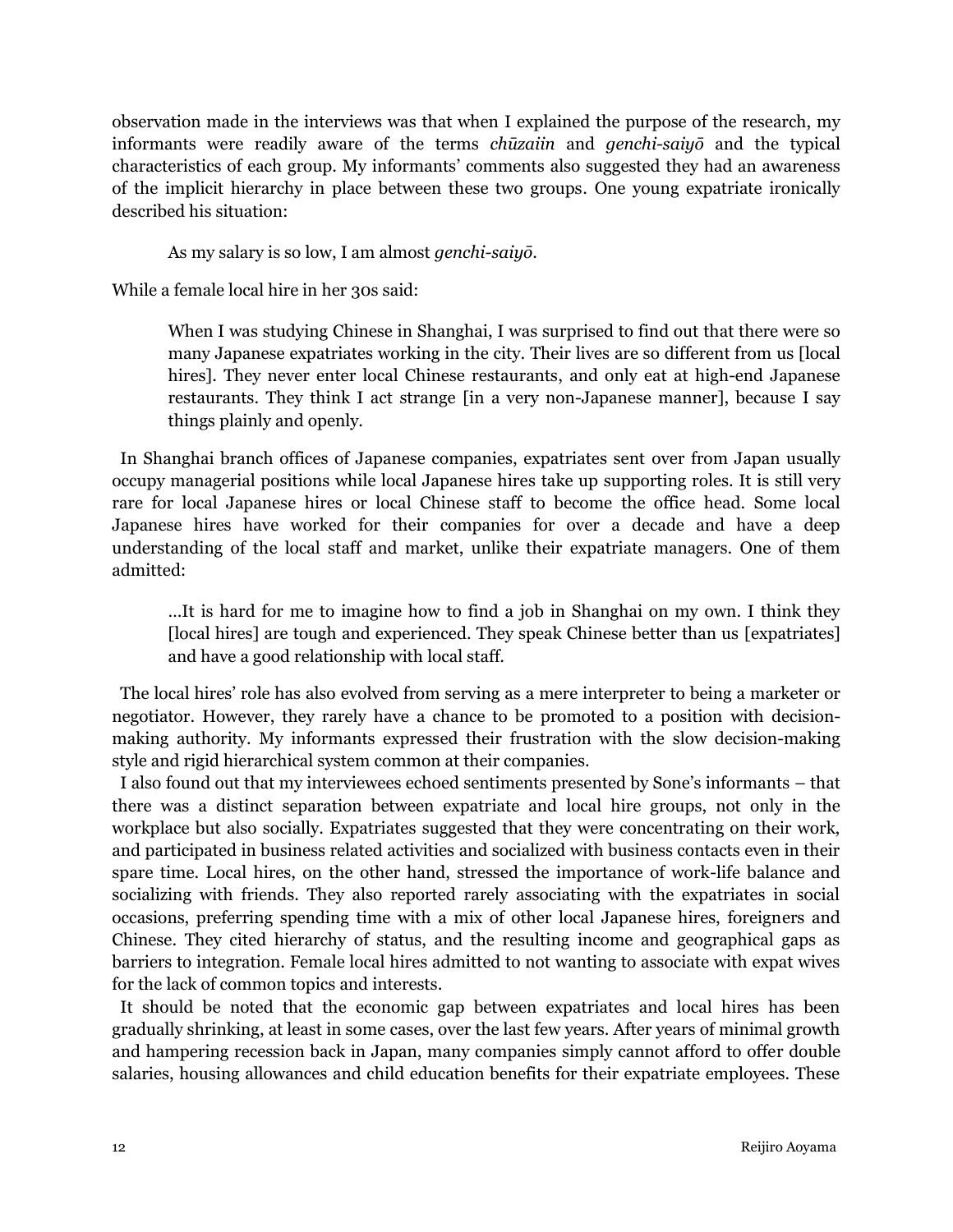days they often prefer posting unmarried employees abroad as a way of cutting down on expenses.

#### Relations with local Chinese staff

Local hires do not only have to deal with the uncertainties of their status as 'losers' but also with challenges of working with the local Chinese staff. One female local hire explained:

They  $[expatriates]$  say that I am too tough and strict  $-1$  understand what they mean. But I have to take care of many things at my company because my [expatriate] boss does not speak Chinese and has little understanding of our local staff.

 Because of their language ability, experience, and knowledge of both worlds, they virtually become trainers to the local staff and are responsible for that staff's results. A female informant in her 20s recounted:

To avoid mistakes, I have to repeat my instructions to the local staff many times over. ...My subordinate is very young. He does not understand well the Japanese business way. He had not reported to me on the project's progress until the due date. At the last moment, I found out that he completely ignored the customer's requests regarding the project. It was me, however, who got scolded by our boss.

 Local Japanese hires and local Chinese staff are also competitors in Japanese companies. In the 1990s and the early 2000s, Chinese speaking Japanese were in strong demand since there were not many of them in the market, nor were there many Japanese-speaking Chinese. Japanese local hires, even those with zero experience, could at that time earn a starting salary of RMB15,000. In 2012, at least 10 universities in Shanghai offered Japanese major, and Japanese language schools competed for students everywhere in the city. Chinese fresh graduates enter Japanese corporations with salaries starting at less than RMB5,000. As a result, starting salaries of local Japanese hires' have been driven down to RMB7,000-10,000. These circumstances have lead to increasing insecurity among my informants about their positions and sometimes complicated relationships with local employees.

## Male expats vs female local hires

My research found that the dichotomy between expatriates and local hires is mirrored by gender division; this is consistent with the trends documented by previous research of Japanese communities in the other global cities, as well as my own observations conducted in Hong Kong (Ben-Ari and Yong 2000; Wong 1999; Aoyama and Sabo 2011). For reasons discussed further below, Japanese companies choose to send only their male employees abroad; therefore the expatriate body in Shanghai is made up almost exclusively of men. The vast majority of local Japanese hires, on the other hand, are former Chinese language learners who came to Shanghai for the purpose of their study. Since learning foreign languages is especially popular among women, most local Japanese hires are female.

 Although many of my informants mentioned the emergence of female expatriates in recent years, especially in the media and service industries, it was, in fact, very hard for me to find female expatriate informants in the course of my research. Japanese companies appear to still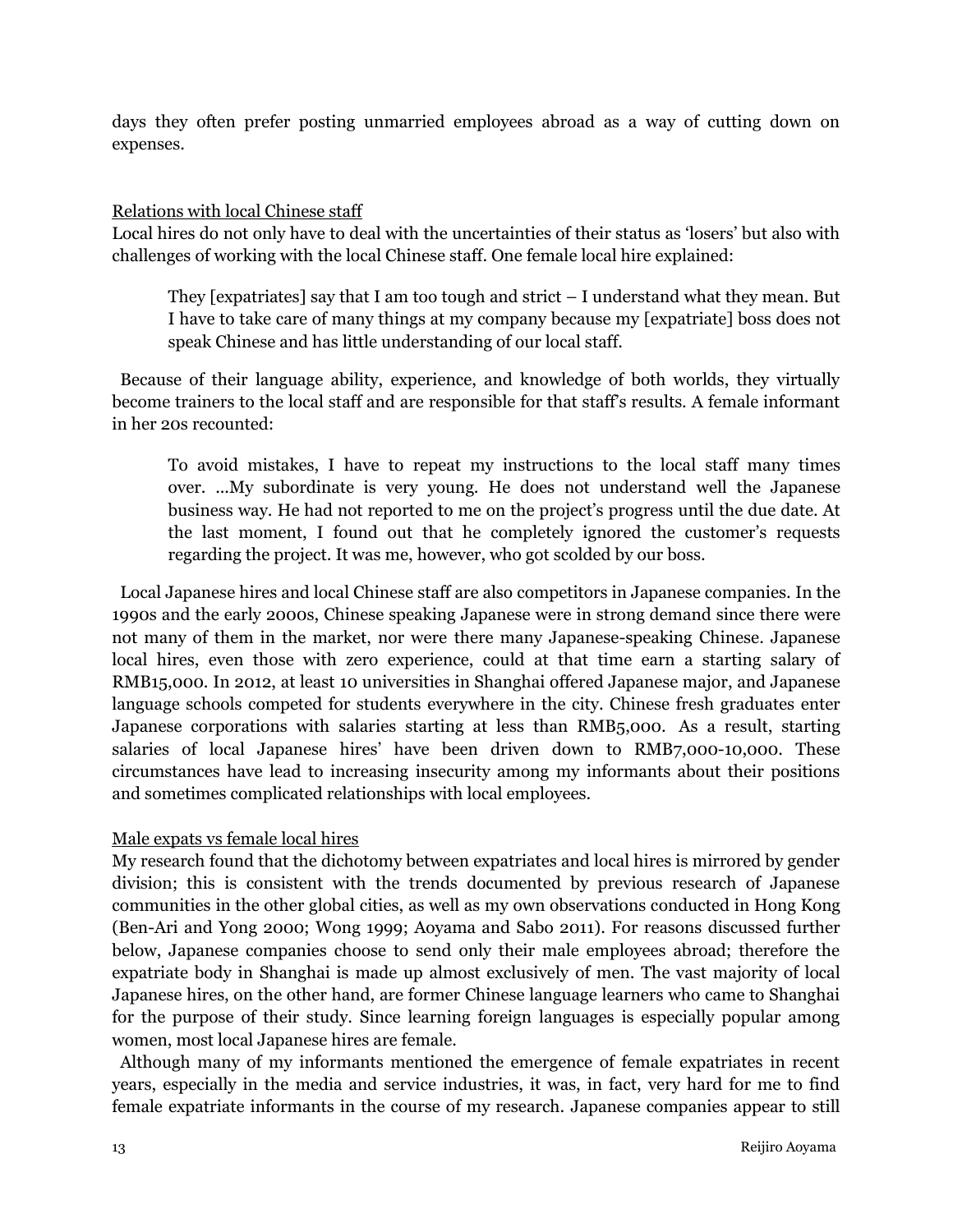prefer sending exclusively male employees abroad, often justifying it with potential safety or hardship concerns, and the odd consideration that living abroad would delay or damage women's chances of starting a family.

My informants' narratives imply that many senior managers in Japanese companies still treat their female staff only as potential marriage candidates for their male employees. Sexist attitudes like this reduce women's training and promotion prospects, and in effect ruin their chances of getting an overseas posting. One young male expatriate commented:

I was sent here because I am a man. Our senior managers think that young women taking a chance on working in China is not a good idea. They may miss their best time for marriage as there are not many Japanese men available abroad. I do not have to hurry because I am a man. Even if I spend 5 years here, I will be only 32; and it will not be too late to find a wife in Japan. Besides, it is too risky for young women to work here. There are many rough places outside the city.

 Another factor that discriminates against women, also reported by my informants, is the outdated sales style, still practiced in some industries, involving drinking and visiting 'entertainment' venues in order to appeal to potential customers or cultivate relationships with the existing ones. From a senior manager's perspective there would hardly be a place for female employees in business negotiations of this type.

 Japanese companies' arguments for not sending female employees abroad seem preconceived and discriminatory. It is hardly true that living in Shanghai would pose a threat to women's safety. In fact, my female informants reported feeling very safe in the city. As expatriates they would mostly be able to enjoy life in prestigious guarded compounds, which contradicts the companies' logic of raising safety concerns. The argument about missing marriage opportunity does not seem fully justified either, as Japanese women can look for potential partners among the large number of unmarried Japanese male expatriates.<sup>8</sup> Many also find partners among local Chinese, who in turn are often willing to marry a foreigner as they too face a shortage of Chinese females to pick from.

 In fact, my research revealed an interesting change in Japanese migrants' demography in recent years – more unmarried male expatriates arrive now in Shanghai, whereas in the past the great majority of expats were married and were often followed to Shanghai by their families. This shift can be attributed to the ongoing recession in Japan and the pressure on Japanese companies to save costs.

## Expatriate housewives

The narratives of expatriate wives offer some interesting insights into the Japanese community in Shanghai as well. Their situation is quite unique. The status that they gain after coming to Shanghai buys them a chance to perfect their homemaking skills while at the same time enjoying more freedom to pursue their own hobbies and interests. An expatriate wife in her 40s explained:

 $\overline{a}$ 

<sup>&</sup>lt;sup>8</sup> Statistically, Japanese men outstrip women in Shanghai; the data published by the Ministry of Foreign Affairs of Japan indicates that in 2010 the city had 43,034 Japanese males against 22,380 females.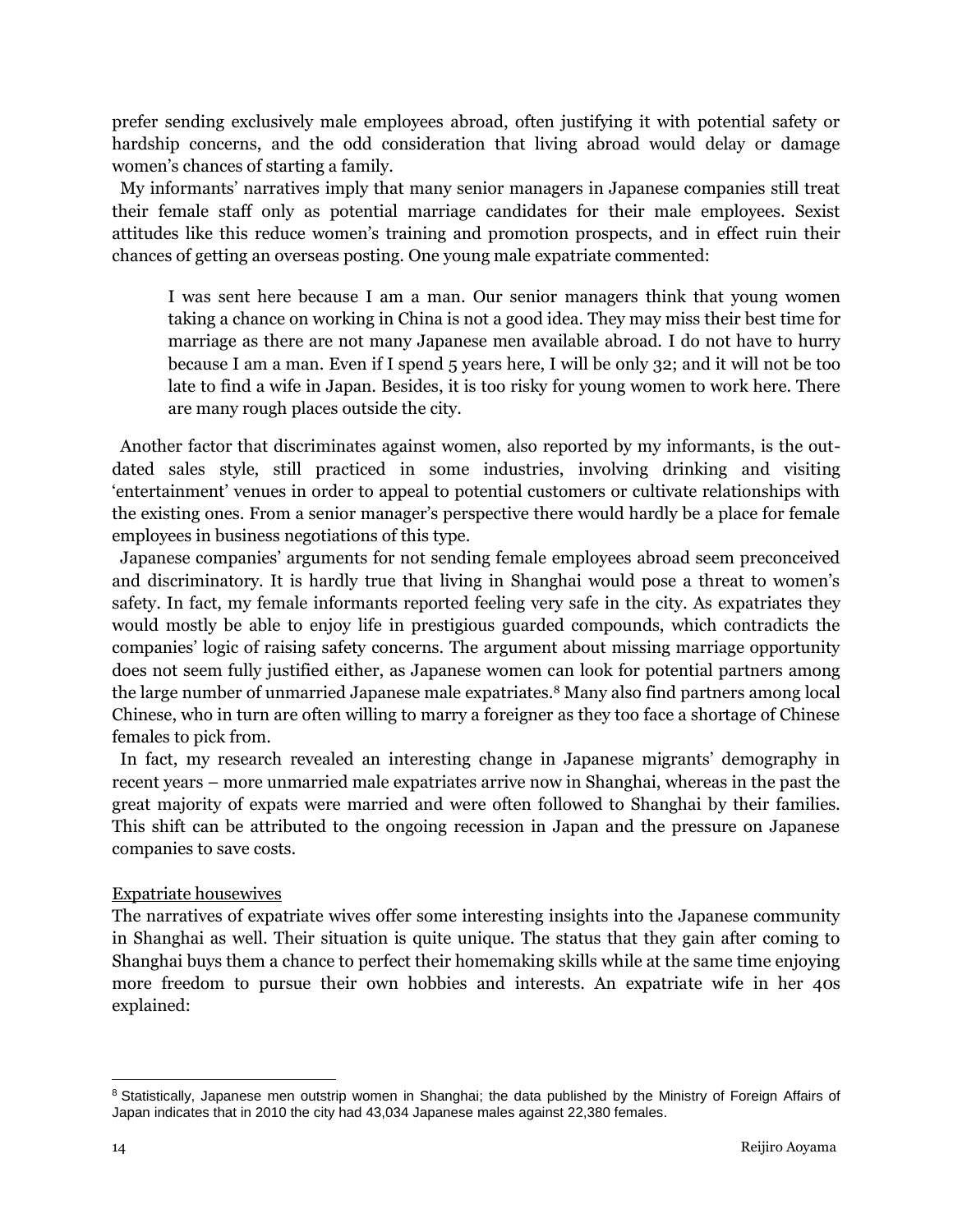I do not have to go to work so I spend all of my time with my children and husband. I can even review my children's homework every day.

Another one in her 30s said:

After an argument with my husband I always go to a bar to have some drinks alone. There are fashionable bars in Shanghai and women drinking alone are nothing strange. Since the helpers take care of my children and do all the cooking and washing, I have plenty of time to take up different courses. I started learning French two years ago and took up dancing last year. My Japanese classmates and I spent a lot of time chatting after classes. Looking back on my busy days of balancing work and homemaking in Japan, [my current situation] is like paradise. I don't want to go back to Japan, but if my husbands' company decides to, we will have no choice.

 Some of my informants implied that expatriate circles were too hermetic and self-absorbed. They criticized expatriates for having greater interest in maintaining the social conventions of Japanese life rather than trying to assimilate more into international or local culture. Female informants, even those who were expatriate wives themselves, complained that they felt restricted around other expatriate housewives whose lives revolved only around their families and their small community.

 Many women, who gave up their jobs in Japan to follow their husbands to China admitted that they tried to take advantage of their work experience by looking for job opportunities in Shanghai. Although they usually were able to obtain part-time positions through their husbands' connections, many did not find working attractive as the jobs were usually unrelated to their expertise and offered very low income compared to their husbands' salaries.

## Single mothers

A special group of local hires which has emerged and has been growing in Shanghai in recent years are single mothers. Their situation in Japan is usually not an easy one. Due to out-dated child custody laws, only one of the divorced parents - almost always the mother - gains custody of children. The challenges of combining work with the role of sole caregiver, additionally complicated by the social distrust towards single mothers, drive some of them towards the extremely difficult decision of leaving Japan. One of my informants - a woman in her mid-30s and a mother of two – reported her difficulties in earning sufficient income to cover the cost of her family's life in Japan. After re-entering the workforce upon ending her seven-year marriage, she was able to find only contract jobs offering very low salaries. She said:

I was so worried about the future that I could not sleep for several days when I had to make up my mind about taking a job in Shanghai. I had no work experience abroad and spoke no foreign languages. But my friend, who is a single mother working in Shanghai too, really urged me to come. I work as a floor manager at a high-end Japanese restaurant in Hongqiao [a district of Shanghai]. My salary is much less than I used to earn in Japan, but I can even save some of it here! …Besides, I feel almost like I am in my 20s again when I go out for drinks with other single mothers after work.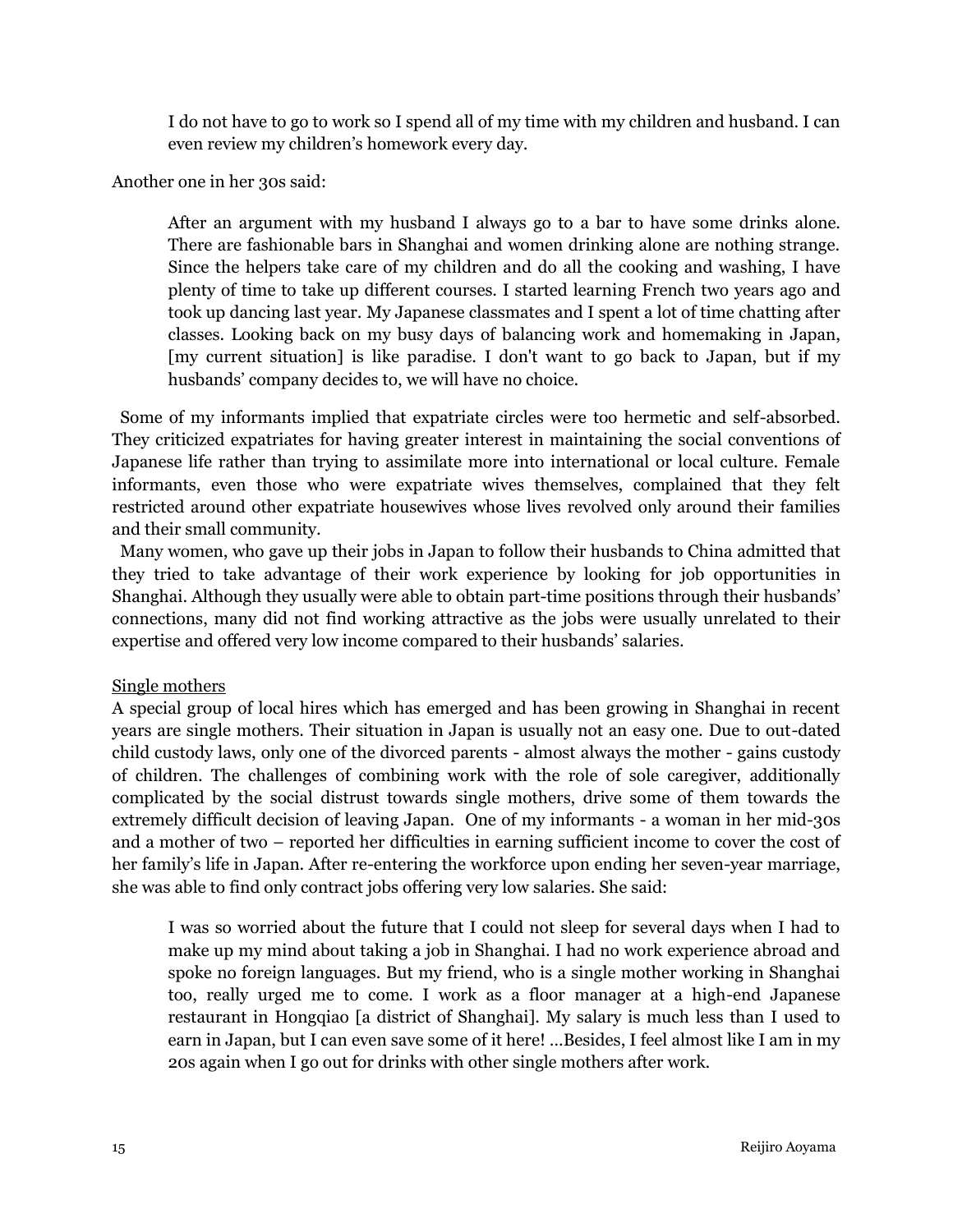My informants frequently emphasized that meeting people in similar situations comforted them and formed an important part of living in a foreign city. In my research I came across various communities organized by women with an objective of providing help and support; e.g. a career ladies group, a group for mothers with children, a children's book reading and lending group, a group aiming to help Chinese children in poverty, or online support communities. Such communities, besides assisting their own members, often hold charity events with an aim of helping the broader society. After the 2011 Tōhoku earthquake and tsunami, many collected donations for the people in the disaster areas.

#### From local hire to expatriate

The border between expatriates and local hires can be sometimes blurred – for example when junior expatriates are sent to Shanghai on relatively low salary and with minimum benefits. Conversely, some employees working for Japanese corporations as local hires get a chance to become expatriates. Along with expanding operations of their Shanghai branch offices, some Japanese corporations started recruiting 'prospective expatriates' among their own local hires. One of my informants had been employed at a branch office of a major Japanese bank in Guangzhou. After working there for several years as a local hire, she was officially recruited by the Tokyo headquarters and sent for necessary training in Japan for a year. She was then sent back to the bank's branch office in Shanghai on a full expatriate package. She recounted:

I was very lucky. I thought I had no chance to be an expat after being a local hire for so many years in China. I studied Chinese and wanted to live in China; but I also wanted to have a good life. I seriously considered going back to Japan after graduating from Chinese university. My parents urged me to job hunt (*shūkatsu*) in Japan too. But I had a boyfriend in Guangzhou at that time; and wanted to further improve my Chinese. Finding a position at a Japanese company as a local hire was not difficult, so I decided to take it. I never imagined I would come back to China as an expat.

 Many of my informants who were local hires suggested, however, that although they envy the salary and benefits that expatriates enjoy, they would not want to be an expatriate themselves. When asked whether she wanted to be an expatriate or not, one female local hire said:

No, I do not want to be an expatriate. They work too hard and have to drink with coworkers and customers after work and at weekends. They also have to come to the office on Chinese holidays because the head office in Japan is open. After my [expatriate] boss [and his wife] had moved to Shanghai [from Japan] four years ago, his wife felt very lonely and fell into a bad depression. He seriously wanted to go back to Japan, but he could not. …Then, they had to return to Japan because our company decided to. His wife and he had finally adjusted [to their life in Shanghai] and really wanted to stay. I wondered how they had felt when all this was happening.

## **Young Japanese**

The youngest Japanese migrants in Shanghai are usually students who enroll at the city's universities to study Chinese. The majority of them are still in the midst of their degree studies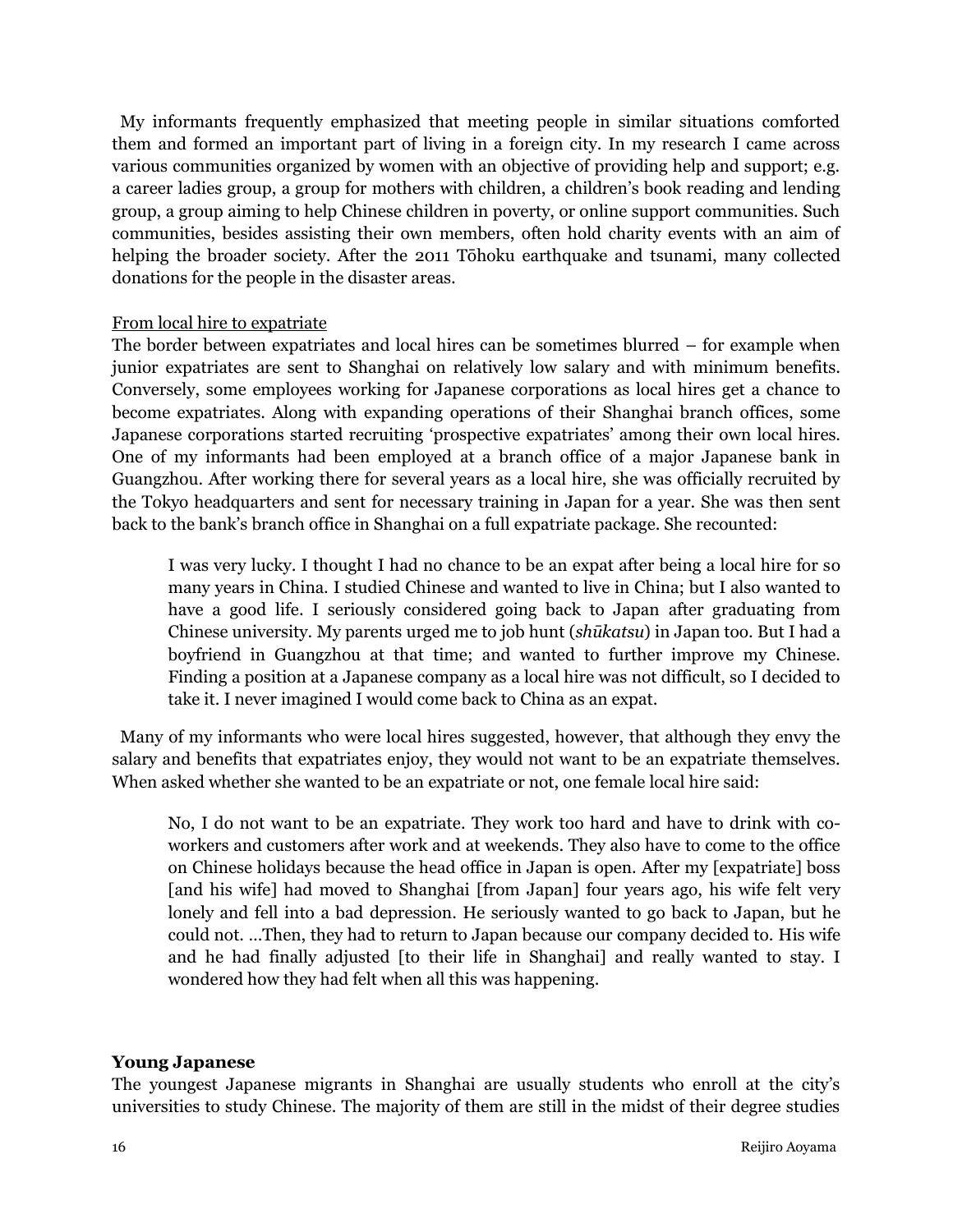in Japan, others have just completed their graduate programs there. They usually do not pursue a degree in Shanghai. The importance of the Chinese language has been widely acknowledged in Japan in the last decade as China has become Japan's largest trade partner. Where an ability to speak English is now regarded as a basic requirement, students have to be able to demonstrate other skills. In these circumstances many young Japanese now view the ability to speak Chinese as a significant advantage in their battle to enter the right company and avoid the fate of becoming a 'loser'. A female student said:

I came here [to Shanghai] to study Chinese after my graduation [in Japan]. My classmates [in Japan] either found jobs before graduation or at least started looking; but I did not. Instead, I looked at a possibility of going abroad. …Through an agency, I found a language course at this university [in Shanghai].

 In the context of the unforgiving recruitment style practiced by the Japanese corporations, graduates' decision about coming to China is never an easy one to make. They have to be very careful about not overstaying their 'gap year' in China as corporations often allow only fresh graduates or those who graduated within the previous year to submit their job applications. In fact, students in their final years start attending information sessions and job fairs long before their graduation. The best ones can secure positions at the most coveted companies months before actually completing their studies. In such a rigid system, losing a chance to attend job interviews as a fresh graduate can be a critical mistake. Not having a job waiting at graduation amounts to risking getting stuck with a lifetime of low-paying, dead-end employment. A female informant expressed her dismay at the fact that she was unable to submit an application to a popular corporation after apparently overstaying her time in Shanghai:

It is so awkward that they will not let me apply. While still a university student in Japan I did not feel ready to work because I had nothing special to offer. All interviews I took went badly because I did not have a clear vision of myself. So I have spent three years in Shanghai learning Chinese, which I now speak fluently. Besides, having made many international friends and travelled so much outside Japan, I have gained confidence in myself. I do not demand higher salary [from the company that I wished to apply for] for this; my experience is a reward in its own right. All I want is just a chance to apply.

 Both students who wish to work in Shanghai after completing their Chinese language programs as well as those who want to find a job in China while they are still in Japan typically use the services of recruitment agencies. These agencies specialize in looking for candidates for Chinese offices of Japanese companies, and there are several of them in Shanghai - all well known among the Japanese community. Their range of services is very comprehensive too – they interview and match candidates with the employers, negotiate employment contracts, handle the immigration procedures, and even help successful candidates find accommodation in the city. My informants who used such recruitment agencies agreed that it greatly simplified the challenge of finding employment in Shanghai and making the transition to life abroad.

 The narratives of many of my informants implied that they used coming to Shanghai as a method of getting away from the common challenges facing young people in Japan – decreasing prospects for secure lifetime employment, rigorous entrance requirements and the inflexible recruitment style of the corporations, social stigma attached to working as 'freeters', and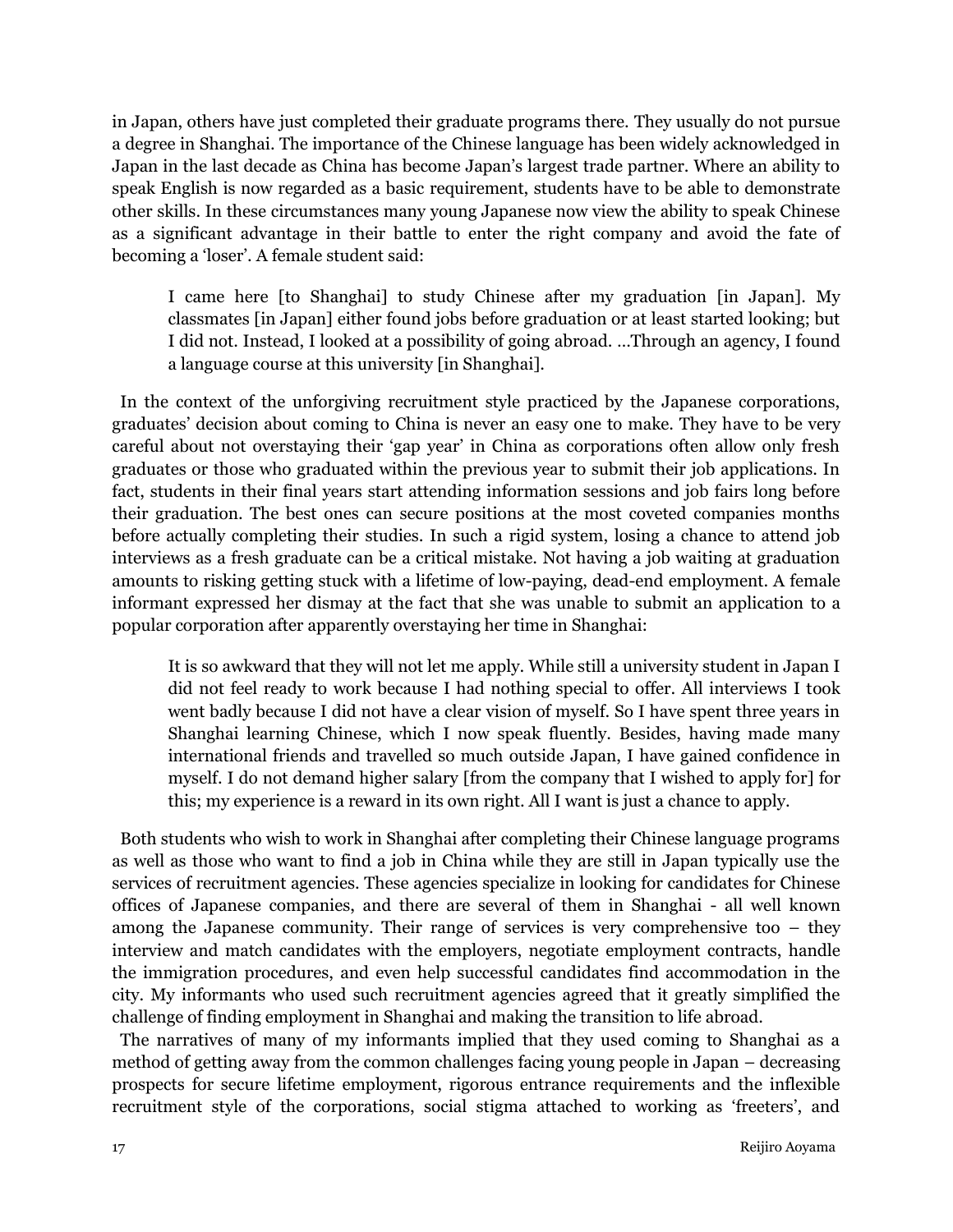immense pressure to pursue the security of regular work. Young people in Japan have been dealing with these pressures in various ways, sometimes extreme. The phenomenon of socially withdrawn individuals (*hikikomori*), who lock themselves in and refuse to participate in any form of social interaction, has been known in Japan for years (Saito 1998). The media and the scholars have recently drawn attention to a new occurrence – Japanese individuals who pursue less severe forms of social withdrawal outside Japan (*sotokomori*) (Shimokawa 2007, Yasuda 2008). Relocating to other Asian countries such as Thailand, Malaysia or Vietnam, where the cost of living is lower than in Japan, allows them to break out of the confines of Japanese social norms at acceptable expense.

 Although I did not come across *sotokomori* in Shanghai, many of my informants suggested that moving there was a way of avoiding progression to the next, socially expected, stage of their life. This corresponds with the existing research which indicates that societies of many other developed countries have been dealing with issues related to the growing diversity of the paths to adulthood and the lengthening of the adolescent transition (Mortimer and Larsson 2002). My student informants, for instance, found Shanghai a perfect place to prolong their education.

A male student said:

I dedicated myself to track and field competitions in high school. I did not know what to do after graduation other than I wanted to neither work nor go to Japanese university. So I came here [to Shanghai]. My parents think that Chinese language is important so they are happy with my choice.

And local hires explained that as long as they were in Shanghai they could avoid a stressful work environment and the pressure to find regular job. A male informant put it this way:

The chances of mid-career recruitment (*chūto-saiyō*) are slim. My friend got a regular job in Tokyo, but he has to work really hard, make phone calls at night and drink with customers at weekends. I have worked in Shanghai for 7 years selling special design stationary. I have gotten to know the market and maintained the connections with customers. My boss [who is Japanese] appreciates my work. My Chinese co-workers are very nice too – they take me to good restaurants and sometimes even invite me to their homes.

A male informant who had worked for an IT company in Japan for several years and arrived in Shanghai after quitting that job said:

Working for an IT company in Japan was too tough. In the first few years I managed to work overtime, even overnight before deadlines. But then I became a project leader and had to force fresh graduates who had just entered the company to do the same. I felt sorry for them and could not do it well. Then I quit. I wanted to be away from Osaka, and Shanghai seemed the best place to find an IT related job. I feel more relaxed here than in Osaka. Yes, the salary is not good, and I have to put in extra hours too. But at least I do not have to force others to work overtime.

 Young people in Japan are exposed not only to the pressure of securing lifetime employment but also, especially in the case of women, to get married. Junko Sakai sarcastically described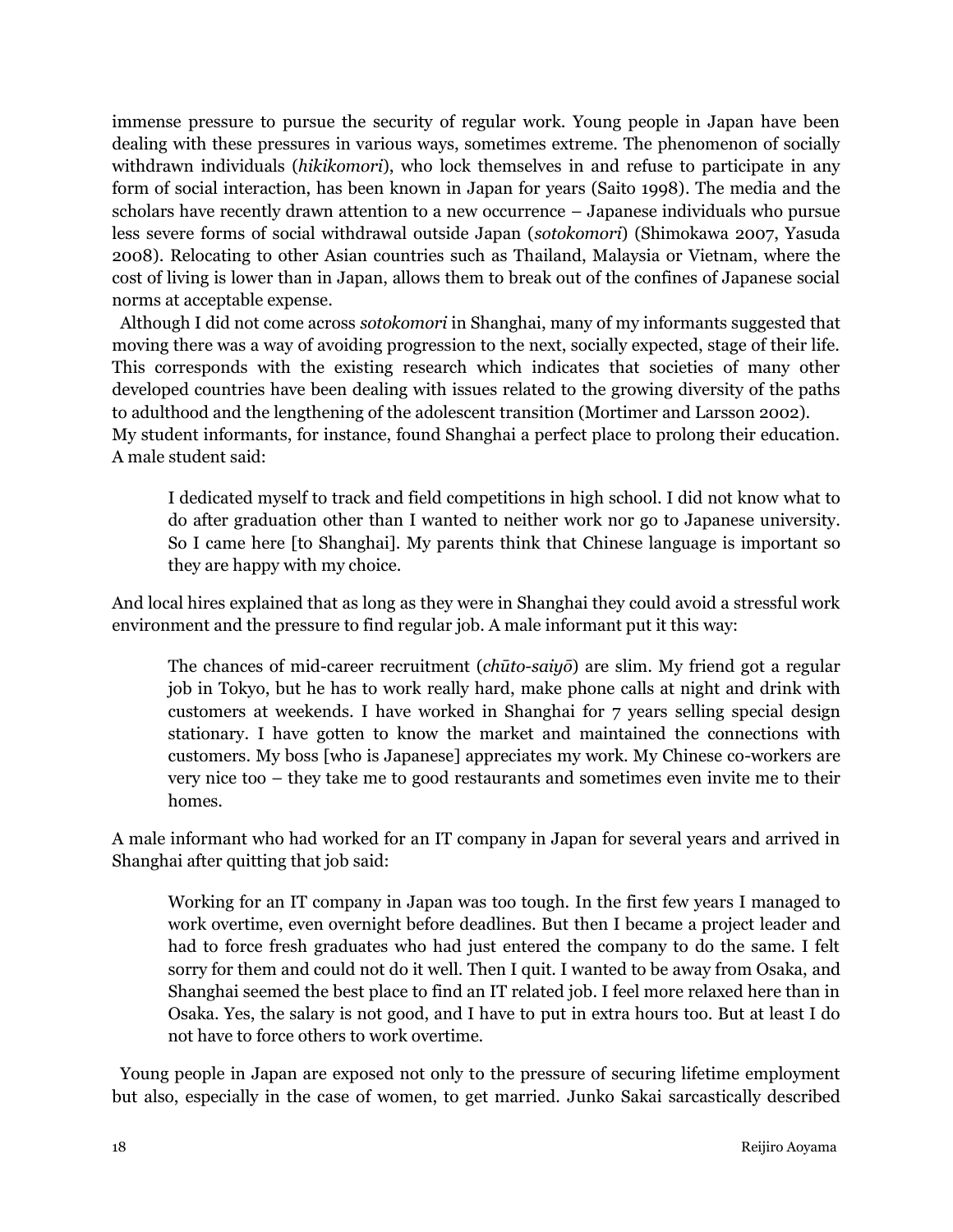herself and single women aged over 30 as 'loser dogs' in her book (Sakai 2003). Strategically using the dominant traditional point of view toward single women, she introduced the achievements of women who pursue careers to wider readers and successfully expressed the opinion that marriage was not an institution that suits everyone. Similarly, many of my young female informants did not denounce the traditional point of view, but said that they personally did not want to marry or at least wanted to avoid the pressure to get married for the time being. Many pointed out that this is a privilege of being a foreigner. One female informant put it this way:

Nobody here asks me why I am not married. I live with two other Japanese women. They are both single and they understand me well. All of my Chinese friends also have jobs. So we do not have to think about [marriage]. Even my parents do not suggest I marry anymore when I call them. I now feel like calling them more often than when I was in Japan.

 The majority of the data I collected indicate that young migrants value interpersonal relationships, self-realization, and professional advancement. Most of them have other Japanese and locals as intimate friends and enjoy very close relationships with them. Although living on foreign soil relieves them from many social expectations typical of Japan, it also confronts them with other types of difficulties. Simple everyday tasks and affairs from cooking to legal matters need to be tackled and may become a problem, in particular for those migrants who do not speak basic Chinese. My informants frequently emphasized the reassuring role of the advice and support they were able to receive throughout their stay in Shanghai from others. Shared experience and the feeling of loneliness, which at some point after moving to Shanghai affected almost every person I interviewed, often persuaded migrants to move in with fellow single Japanese. According to my informants, some of them regularly spent almost 24 hours with each other. A female student described:

Now I live with my classmates in an apartment outside campus and spend most of the time with them. We talk a lot every day. Sometimes we talk about things like our future, friends, hobbies and love for the entire day. I have never had this experience in Japan.

A single male local-hire said:

Actually, my co-worker and I share a flat to lower our living costs. We cook and eat together. Last week we went on a trip to Suzhou with other friends. It was real fun; I never feel lonely now.

 The kind of close relationship as the one described by my informants above is referred to in Japan as dependence (*amae*) (Doi 1971). Cherished in the past, it has acquired rather negative connotations after Japan became westernized. However, precisely because relationships based on such specific dependence are nowadays hard to come by in Japan, they have become strongly valued by my informants.

 The biggest concern repeatedly mentioned in the narratives of my young informants was their dilemma regarding the possibility of returning to Japan, informed by the notion that they should finally give in to the expectations, live closer to their families and find secure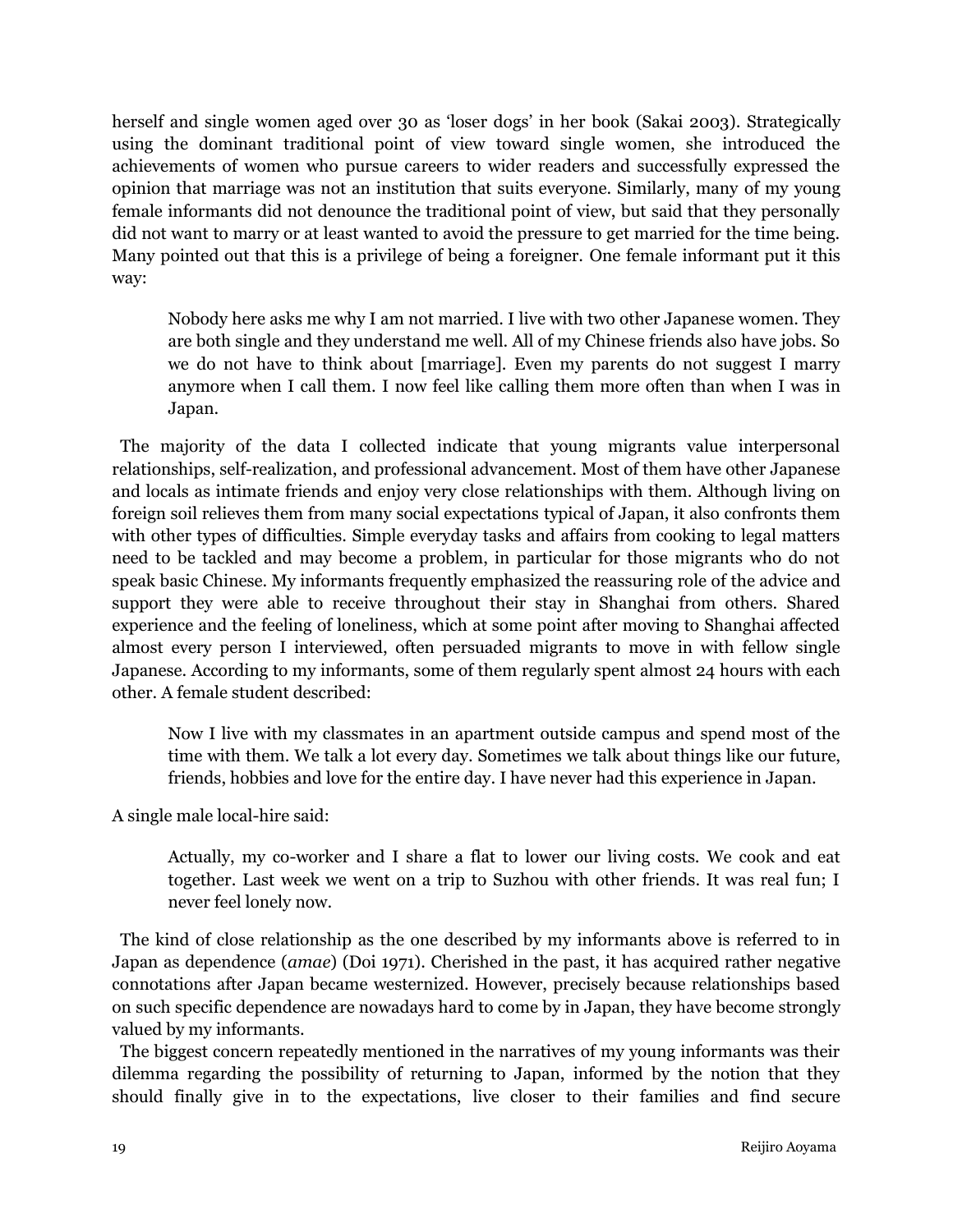employment. It naturally did not appear as an attractive prospect relative to the ease and contentment of their life in Shanghai. I observed, however, that the force of this concern faded proportionally to the length of time they have spent in Shanghai. For one thing, the idea of returning to Japan appeared less and less attractive as their chances of getting regular employment declined the older they became. Another fundamental reason was the change of perspective brought on by the experience of having lived outside Japanese social conventions. My informants declared that they were able to re-evaluate the role of career in their lives and stop comparing their situation with the circumstances of other, more 'successful' Japanese. A male informant said:

I am already 26 years old. Sometimes I feel like going back to Japan and becoming a 'regular' worker. But I am not confident that I can make it. I might be too old. If I work as a 'freeter' [in Japan], people will look down on me and the life will be so hard financially. Here, nobody has a 'regular' job. My Chinese friends work for companies on short-term contracts. They change their jobs almost every year and get better salary each time.

## Different generations, common theme

On the other end of the age spectrum are retirees. This group of Japanese migrants, although not as numerous as expats or students, is clearly noticeable. Many Japanese retirees come to Shanghai to learn Chinese as a hobby. Some of them, attracted by the opportunities they notice in the city, stay on after completing the language course; others find employment in China through the recruitment agencies in Japan. They take up consulting and training positions at Chinese and Japanese companies; there is also a huge demand for high skilled engineers in Chinese manufacturing industries. Fast growing Chinese factories are extremely interested in recruiting highly experienced senior managers who can train young local engineers and provide technological know-how. Many Japanese men in their 50s and 60s find work opportunities in the factories scattered in the city's outskirts. One such informant said:

For 45 years, I had worked for a company [a leading electric power corporation in Japan], and mastered quality control skills required in liquid crystal technology through that experience. After retirement, I felt bored as I did not have any special hobbies like hiking or painting. My health deteriorated as well. I decided to try a major change. My factory [of the Chinese company I currently work for] did not have any experts, so I was hired. …I am happy that I took the chance to come to Shanghai. Even though I have to live far away from my wife and daughters, I can go back to Fukuoka every 2 months. I can also send them money. So they are happy too, I guess. I have also started teaching at a university at weekends and I play mahjong with young people.

 This informant, along with many other retired Japanese from my research, emphasized how much working life meant to them and implied their pride and confidence in Japanese work ethics and technical skills. They spoke with sentiment about the sense of purpose and camaraderie derived from work. Retirees' narratives reveal not only their nostalgia but also exemplify their refusal to make a transition from employment to retirement. Taking up a job in Shanghai gives them a chance to preserve the lifestyle they had enjoyed before leaving the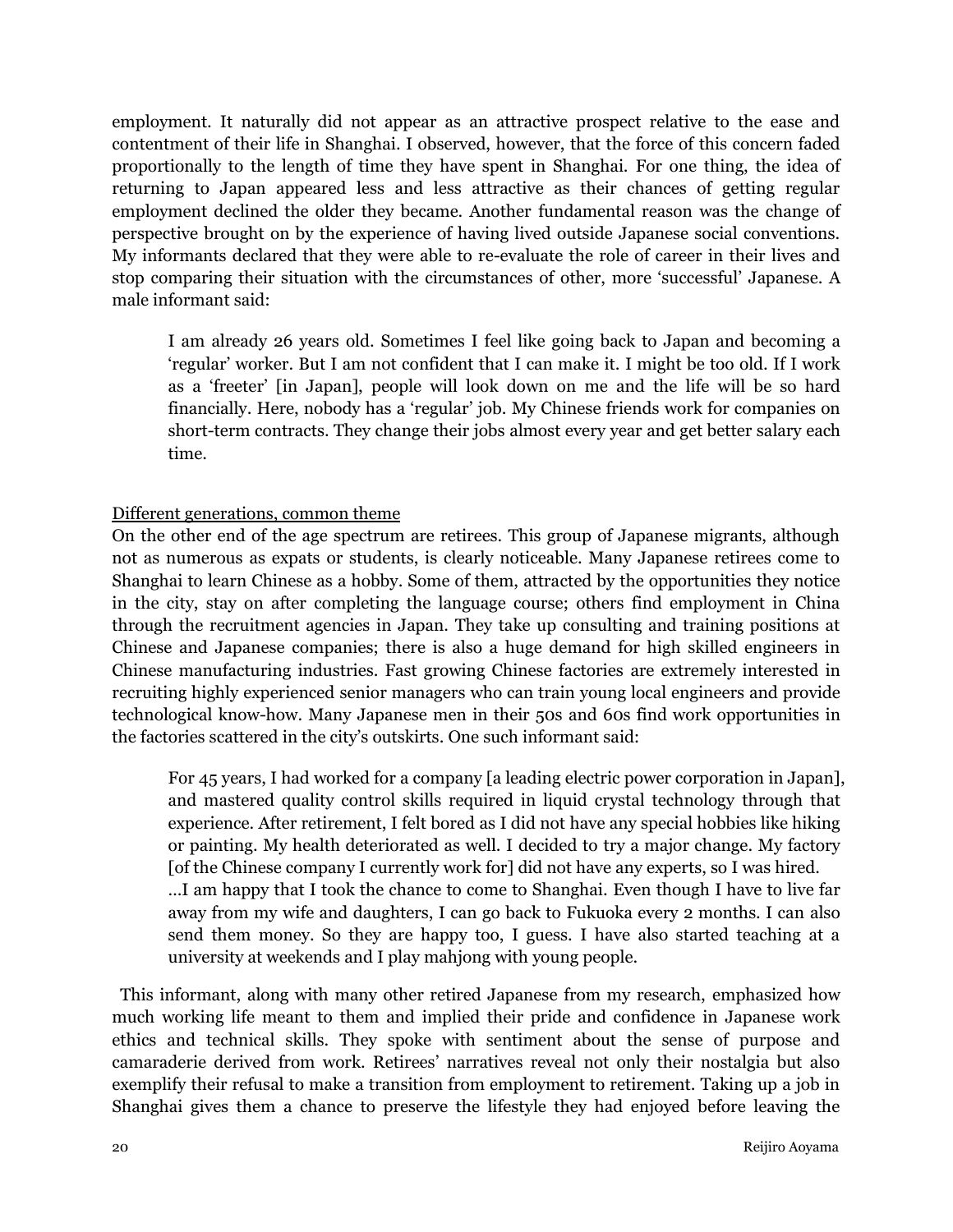workforce. The resistance to being placed into the role designed for them by society parallels the experiences of the young Japanese migrants. Despite fundamental differences in age, priorities, and considerations of life, retirees and young migrants share a common feature – both wish to delay their progression to what society has established as the next stage of their life.

## **Entrepreneurs**

The ranks of Japanese entrepreneurs in Shanghai comprise people - mostly men - of different backgrounds. Many of them are those who already ran businesses in Japan and expanded or moved their operations to China after noticing business opportunity there; additionally, a significant group of Japanese entrepreneurs is formed by former expatriates and local hires who decided to work on their own account. Knowledge of the local market and business connections build during the course of their employment work to their definite advantage. Entrepreneurs manage a wide range of business operations varying from subcontractor to Japanese companies, to business development consultant, to Japanese supplementary school or restaurant owner.

 It is common for Japanese entrepreneurs abroad to set up informal trade associations where they can network, share business knowledge, organize lectures; etc. These bodies are typically referred to as *wakyōkai* – overseas Japanese societies – a play on the very similar term denoting successful overseas Chinese – *kakyō*. Similar associations are also formed around other themes; e.g. by college graduates, by migrants from the same prefecture or people pursuing a certain hobby. Shanghai, too, is home to many such organizations and a strong *wakyōkai*. The entrepreneurs who belong to that trade association generally share a keen business spirit and an enterprising attitude. In my research I noticed that it was often the members of *wakyōkai* and sometimes other societies who made the most unconventional and inventive comments about Japanese affairs. A male entrepreneur said:

Japan needs change, everybody knows it. They need heroes like Takamori Saigō, Kogorō Katsura and Ryōma Sakamoto.<sup>9</sup> But Japan cannot find them from within. We, Japanese people abroad, can be like them [the aforementioned heroes] and change Japan.

 My informant compared the relationship between Edo as center and the remote prefectures the heroes' birthplace - as periphery to the relationship between Japanese people in Japan and Japanese migrants abroad. He suggested that Japan's transformation should take place via decentralization and rely on an external driving force as embodied by Japanese migrants, whose unique perspective and experiences can benefit Japan in the same way in which early foreign contacts enlightened the future revolutionaries in Japan's peripheries.

\*\*\*

Although this article attempts to give a comprehensive account of Japanese migrants in Shanghai, it is possible to research and discuss only so many migrant categories in a limited

 $\overline{\phantom{a}}$ <sup>9</sup> The historical figures referred to by my informant are the initiators of the Meiji restoration and founders of the Meiji government. They emerged in the far-flung prefectures of Satsuma, Chōshū and Tosa, and overthrew the Tokugawa shogunate in Edo. Coming into contact with foreign powers via events such as Anglo-Satsuma War (1863) and the Battles for Shimonoseki (1863, 1864) provided an instructive experience and influenced their success.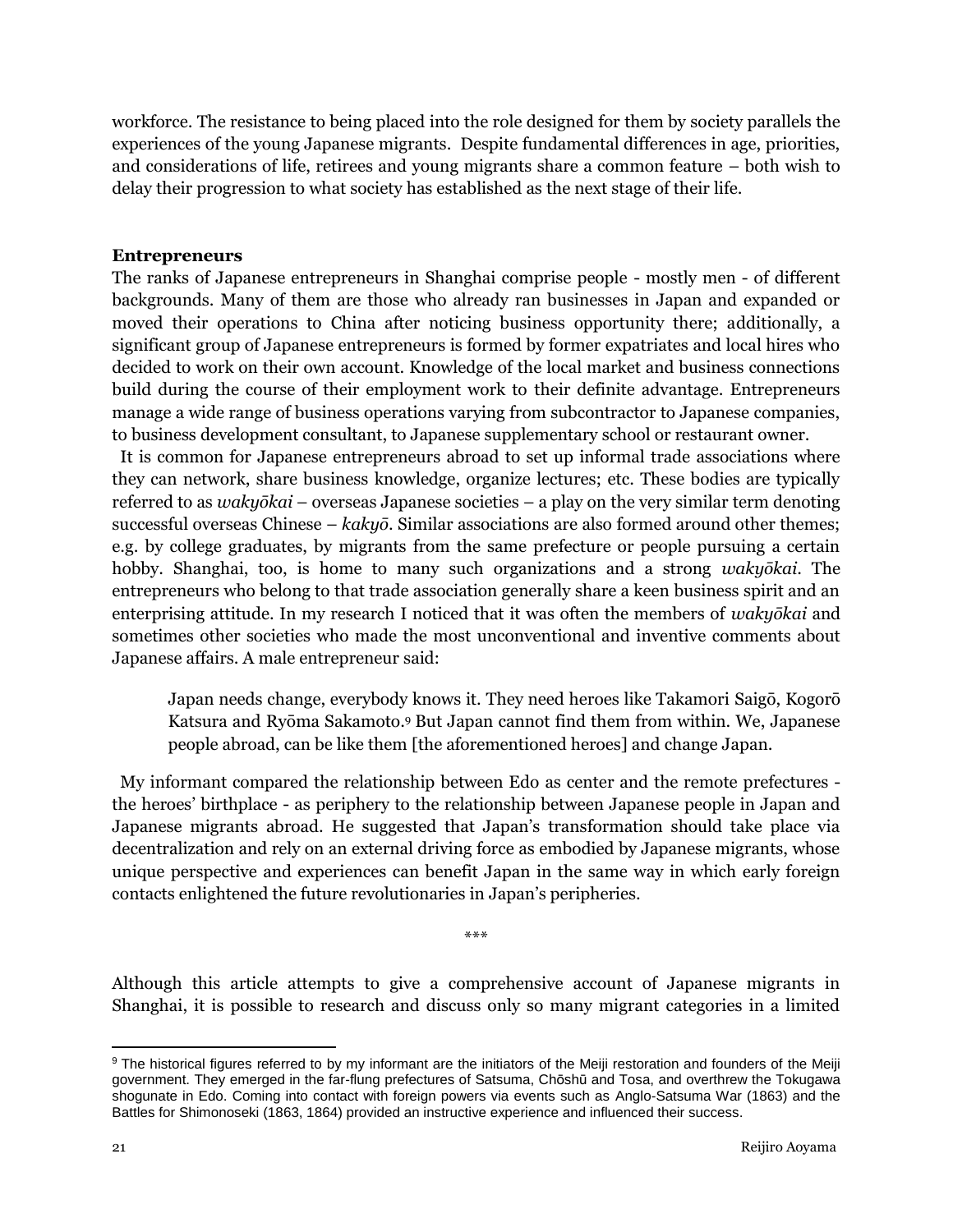space like this. Japanese groups visible in the city but omitted in this paper include, for instance, long-term residents married to Chinese nationals or short-term students enrolled on summer language programs. Tourists, though technically not qualifying as migrants, are another distinct group. They can be particularly interesting as a usually accurate representation of economic and social trends in Japan, and also because of their impact on the Chinese hospitality industry and, indirectly, on long-term Japanese migrants serving in it.

#### **Conclusion**

Data collected in my research indicate a strong inclination among Japanese migrants in Shanghai to preserve the lifestyle they have enjoyed, and delay or reverse progression into the predetermined roles established for them by the society and imposed by the economic situation in Japan. Accordingly, young Japanese continue studying in order to postpone employment. Retirees remain salarymen to avoid becoming pension receivers. Single women and men are able to keep the lifestyle they like and avoid pressure to marry. Businessmen enter the rapidly growing Shanghai market driven by 'bubble nostalgia', while their 'Showa nostalgic' wives dedicate themselves to taking care of their Shanghai households.

 Their frustration with current Japanese reality, with its rigid social conventions and elusive prospects of a satisfying career and self-fulfillment gives rise to growing sentimentality about the old days when 'life was better, and relationships between people, deeper'. This nostalgia for the idealized vision of life they once 'had' but cannot have in Japan anymore drives them to search for a home away from home in Shanghai. What they feel nostalgic for, however, is neither Japan's nor Shanghai's (or China's) past but rather their own imagined past.

 In his book, *Global Culture/Individual Identity*, Gordon Mathews explains how people in affluent developed countries choose food, the arts and beliefs from a global cultural supermarket (Mathews 2000). Through the narratives of Japanese artists, American religious seekers and Hong Kong intellectuals, he depicts their efforts to re-imagine home in today's world where roots are becoming a mere consumer choice in a cultural supermarket of readily available information and identities.

 The case of Japanese migrants in Shanghai echoes these ideas. Their choice of Shanghai - one of the many possible destinations - is a subjective decision reflecting individual notions of the city and the purposes to be pursued there. Moving to Shanghai helps my informants to renegotiate their social roles and find suitable lifestyles. They are able to re-imagine home on foreign soil where they can exploit their cultural capital of being Japanese for work and social life. The great majority of migrants use Japanese language at work and at home, follow Japanese media and watch Japanese entertainment shows online, socialize predominantly with fellow Japanese, or brand their products as distinctly Japanese if they are entrepreneurs. Thanks to Japanese cultural diffusion in East Asia, finding Japanese products and information is extremely easy. Indeed, Shanghai makes for a very attractive choice where migrants can play up their Japaneseness when it works to their favor and claim a foreigner identity when being Japanese is inconvenient, e.g. to avoid pressures of Japanese social conventions.

 The availability of different means of self-realization, as well as the reasonable ease of pursuing them mean that many Japanese migrants keep comparing their current circumstances with possibilities offered by other foreign cities, or, in other words, they try to relativize their life. For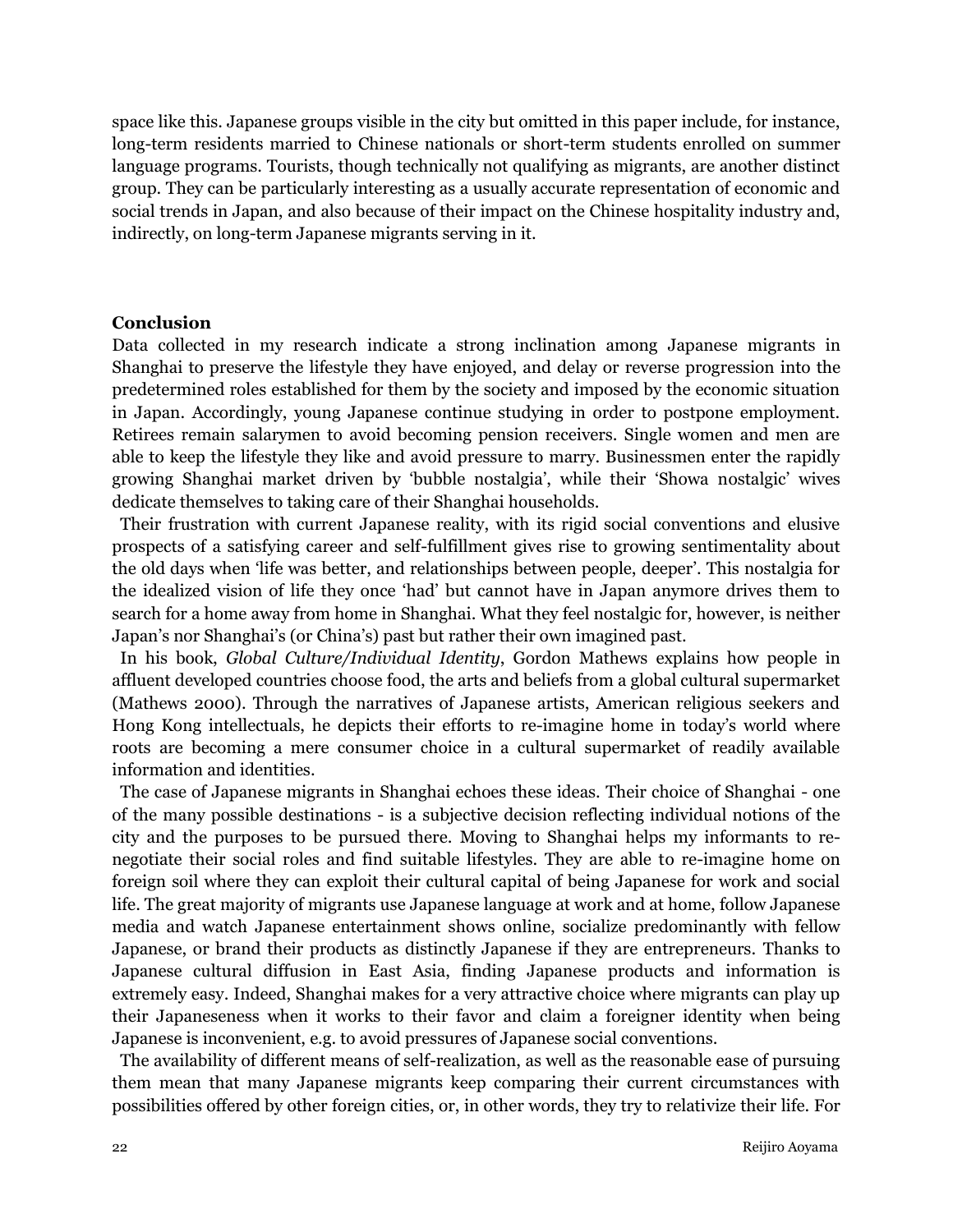them, the place to live is becoming a choice, a product in a global cultural supermarket. For selected people from affluent countries like Japan, migration in the 21st century is gaining a new meaning as it becomes less of an all-defining, once-in-a-lifetime event, and more of an alternative means of self-expression. As my informant summed up:

My life in Shanghai makes me feel that I am like 'floating weeds'. The city is so cheap, convenient and comfortable, yet I cannot help the feeling of transience. If I find a nicer place somewhere, I might move again.

#### **Notes**

## 1. Methodology

My previous research on recent Japanese migrants in China and my interactions with Japanese migrants in many cities including Beijing, Shanghai, Guangzhou and Hong Kong since 2002 have provided me with background knowledge of the informants. The research for this paper employed a combination of methods including interviews, questionnaires and short life histories.

 The interviews were conducted in 2010 to 2011, at various locations including restaurants, bars, and informants' homes. I interviewed 47 informants. 21 of them were female and 26 of them were male. They all had been living in Shanghai more than one year. To encourage the informants to share their experiences and disclose their feelings, I expressed my own opinions and shared my own experiences.

 The questionnaires were designed to gain basic information about the informants. They contained questions about age and sex, length of stay in Shanghai or other foreign countries, level of foreign language skills, occupation, and family make-up. The questionnaires were distributed to the informants before or during the interview sessions together with the abstract of the research. The purpose of providing the abstract was to familiarize the informants with the research topic and its objective.

I also asked the informants to write short life histories. This provided me with appropriate background information to better understand the comments and opinions expressed by the informants in the interviews by analyzing them within the context of the informants' overall life experience. It also helped me identify subjective viewpoints of the informants. To be fair to the informants and encourage them to write, I also wrote my own short life history and provided it to the informants at the close of each of the interviews.

## 2. Acknowledgements

My first debt is to my informants who generously offered their valuable time and wisdom for this research. I wish to thank Dr Dennitza Gabrakova, Mr George Sabo, Dr Shinsuke Iwata and Professor Gordon Mathews for their instructive feedback and useful recommendations. My grateful thanks are also extended to my reviewers for their critical comments and various friends and colleagues for their advice, encouragement and practical assistance.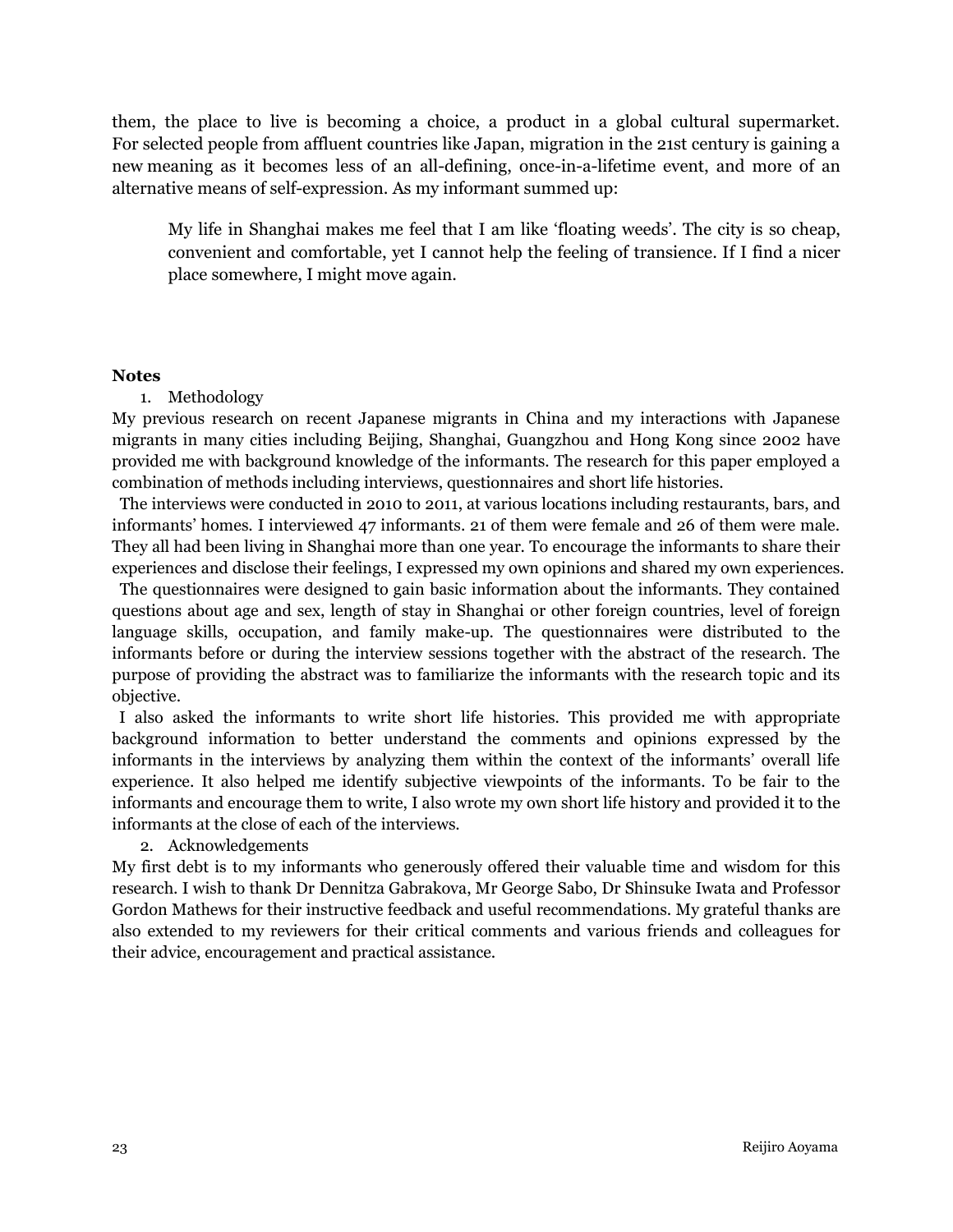## **References**

Aoyama, Reijiro and Sabo, George. 2011. "*Strategic Japaneseness Abroad: The case of Japanese local hires in Hong Kong.*" In proceedings of The Second Asian Conference on Arts & Humanities 2011, 338-346. Osaka, Japan.

Appadurai, Arjun. 1996. *Modernity at Large.* Minneapolis: University of Minnesota Press.

Asaoka, Takahiro. 2004. "Shōwa sanjyūnendai heno manazashi: arutenjikai no hyōshō to jyuyō no shakaigakuteki kōsatsu." *The journal of applied sociology* 46, 77-94. Rikkyo University

Asaoka, Takahiro. 2005. "Miidasareta shōwa sanjyūnendai: media hyōshō no ronri to katei kara." *The journal of applied sociology* 47, 31-49. Rikkyo University

Asaba, Michiaki. 2008. *Shōwa sanjyūnendai shugi*. Tokyo: Gentōsha.

Befu, Harumi. 2000. "Globalization as Human Dispersal: From the Perspective of Japan." In *Globalization and Social Change in Contemporary Japan*, edited by J. S. Eades, Tom Gill, and Harumi Befu, 17-40. Melbourne: Trans Pacific Press.

Ben-Ari, Eyal and Yong, Y.F.V. 2000. "Twice Marginalized: Single Japanese Female Expatriates in Singapore." in *Japan in Singapore: cultural occurrences and cultural flows* edited by E. Ben-Ari and J. R. Clammer, 82-111. Surrey: Curzon Press.

Chen, Zuen. 2006. *Xunfang Dongyangren*. Shanghai: Shanghai Academy of Social Science Publishing.

Doi, Takeo. 1971. *Amae no Kōzō*. Tokyo: Kōbundo.

Enomoto, Yasuko. 2009. *Shanhai: Takokusekitoshi no hyakunen*. Tokyo: Chūkō Sinsho.

Fujita, Yuiko. 2009. *Cultural Migrants from Japan: Youth, Media, and Migration in New York and London*. Plymouth: Lexington Books.

Glebe, Gunther. 2003. "Segregation and the Ethnoscape: the Japanese Business Community in Dusseldorf." in *Global Japan,* edited by Roger Goodman, Ceri Peach, Ayumi Takenaka, and Paul White, 98-115. London: Routledge Curzon.

Ichikawa, Kōichi. 2010. "Shōwa sanjyūnendai he no manazashi." Journal of mass communication studies 76, 7-22. The Japan Society for Studies in Journalism and Mass Communication.

Japan External Trade Organization (JETRO). 2011. "*Shanhaishi gaikyō.*" November 2011. Accessed 31 March 2012. [http://www.jetro.go.jp/world/asia/cn/central\\_east/pdf/shanghai\\_1111.pdf](http://www.jetro.go.jp/world/asia/cn/central_east/pdf/shanghai_1111.pdf)

Katagiri, Shinji. 2007. "Shōwa būmu wo kaibō suru", *Kansaidaigaku shakaigakubu kiyō* 38-3.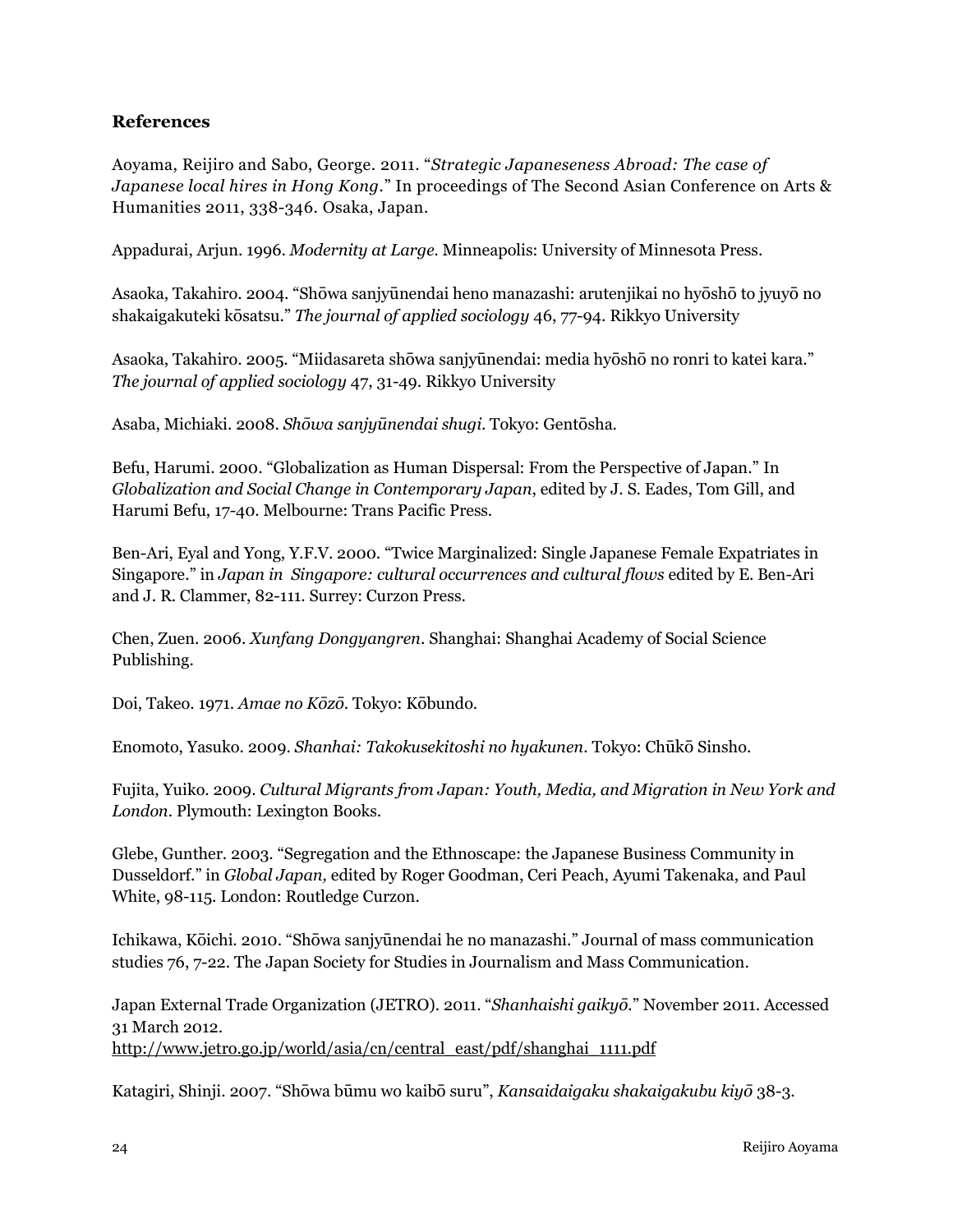Kato, Etsuko. 2009. *Jibun sagashi no imin tachi*. Tokyo: Sairyūsha.

Koizumi, Junko. 2004. "Kare to kanojyo no shanhai dorīmu", *Newsweek Japan*. 6 October 2004.

Machimura, Takashi. 2003. "Living in a Transnational Community within a Multi-Ethnic City." in *Global Japan,* edited by Roger Goodman, Ceri Peach, Ayumi Takenaka, and Paul White, 147-156. London: Routledge Curzon.

Mathews, Gordon. 2000. *Global Culture/Individual Identity: Searching for Home in the Cultural Supermarket*. New York: Routledge.

Mathews, Gordon and Sone, Ayako. 2003. "*The struggle Between "Japanese" and "non-Japanese" among Japanese in Hong Kong".* Warsaw, Poland: Japan Anthropology Workshop, European Association for Japanese Studies Conference.

Miller, G. E. 1937. *Shanghai: the Paradise of Adventurers*. New York: Orsay Publishing House Inc.

Ministry of Foreign Affairs of Japan. 2012. Annual Report of Statistics on Japanese Nationals overseas. Accessed 13 September 2012. <http://www.mofa.go.jp/mofaj/toko/tokei/hojin/11/pdfs/1.pdf>

Ministry of Health, Labor and Welfare. 2012. Summary of Vital Statistics, Population, Live births, Deaths. Accessed 13 September 2012. http://www.mhlw.go.jp/english/database/db-hw/populate/index.html

Mortimer, Jeylan and Larson, Reed, ed. 2002. *The Changing Adolescent Experience: Societal Trends and the Transition to Adulthood*. Cambridge: Cambridge University Press.

Muramatsu, Shōfū. 1924. *Mato*. Tokyo: Konishi Shoten.

Nagoshi, Mariko. 2007. "*Socio-Cultural Conditions of Japan Reflected by Factors Inducing Recent Japanese Immigration to Canada*." PhD. diss., The University of British Columbia.

NHK (Nippon Hōsōkyōkai). 2011. "*Chaina dorīmu wo oikakete*." Japan Broadcasting Corporation, 17 January 2011. Accessed 31 March 2012. [http://www.nhk.or.jp/gendai/kiroku/detail\\_2986.html](http://www.nhk.or.jp/gendai/kiroku/detail_2986.html)

Robertson, Jennifer. 1997. "Empire of Nostalgia: Rethinking 'Internationalization' in Japan Today." *Theory, Culture & Society* 14(4): 97-122.

Robertson, Jennifer. 1998. *Takarazuka: Sexual Politics and Popular Culture in Modern Japan*. Berkeley: University of California Press.

Rosaldo, Renato. 1989. "Imperialist Nostalgia", *Representations* 26:107-122. University of California Press.